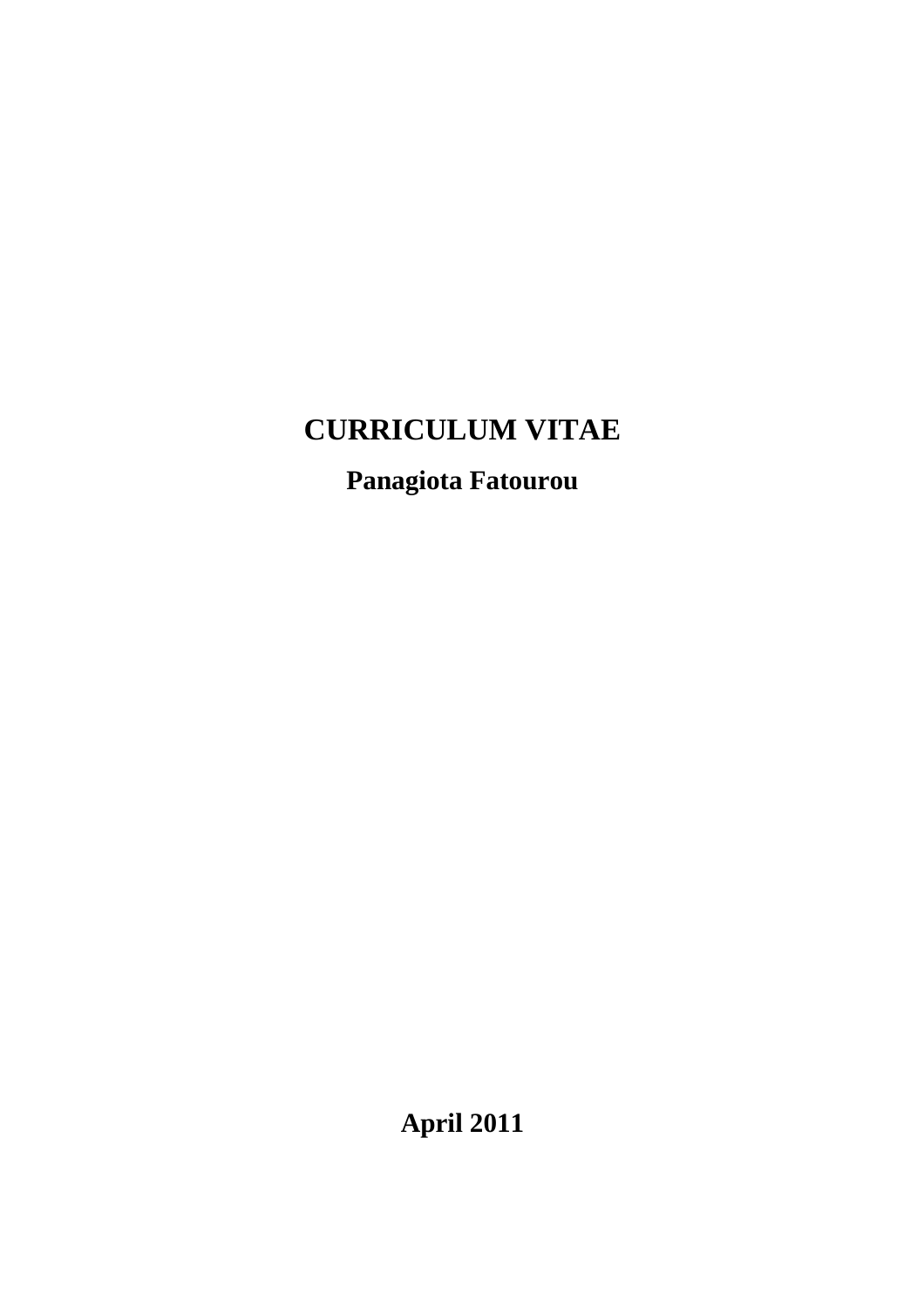# **Table of Contents**

| $l_{\cdot}$ |  |
|-------------|--|
| 2.          |  |
| 3.          |  |
| 4.          |  |
| 5.          |  |
| 6.          |  |
|             |  |
|             |  |
|             |  |
|             |  |
|             |  |
|             |  |
|             |  |
| 7.          |  |
| 8.          |  |
|             |  |
|             |  |
|             |  |
|             |  |
|             |  |
|             |  |
|             |  |
| 9.          |  |
|             |  |
|             |  |
|             |  |
|             |  |
|             |  |
|             |  |
|             |  |
|             |  |
|             |  |
|             |  |
|             |  |
|             |  |
|             |  |
|             |  |
|             |  |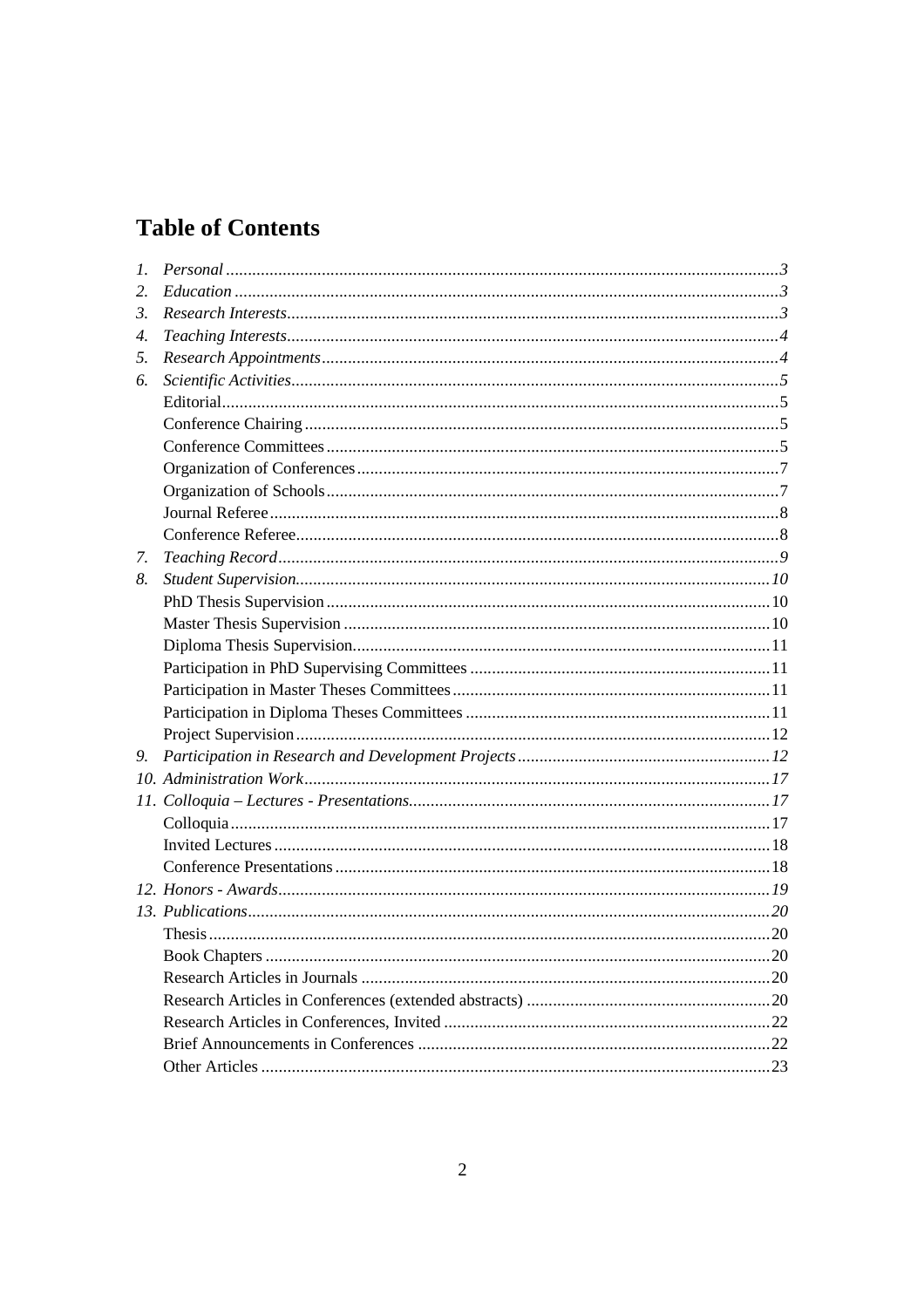## **1. Personal**

*Office Address* Foundation for Research and Technology – Hellas Institute of Computer Science N. Plastira 100 Vassilika Vouton GR-700 13 Heraklion, Crete **GREECE** & University of Crete Department of Computer Science P.O. Box 2208 GR-71409 Heraklion, Crete **GREECE** 

*Home Address* Raukou &Anogeion 38 GR-71304 Heraklion **GREECE** 

Tel.: +30 2810 258568

Tel.: +30 2810 391727 & +30 2810 393549 E-mail: faturu@csd.uoc.gr & faturu@ics.forth.gr URL: http://www.cs.uoi.gr/~faturu/

*Year of Birth*: 1973 *Citizenship*: Greek *Marital Status*: Single

*Place of Birth*: Kalamata, Messinia, Greece *Languages*: Greek (native), English (fluent), German (moderate)

# **2. Education**

**Ph.D. in Computer Engineering and Informatics**, Excellent (GPA: 10.0/10.0), Department of Computer Engineering and Informatics, University of Patras, June 1999. Thesis Supervisor: Paul Spirakis

**Degree in Computer Science**, Very Good (GPA: 8.36/10.0), Department of Computer Science, University of Crete, November 1995*.* 

### **3. Research Interests**

### **Algorithms and Complexity**

Design and analysis of algorithms, design and analysis of data structures, lower bounds and impossibility results.

### **Distributed Computing**

Algorithms, models, lower bounds, complexity analysis, decentralized data structures, distributed objects, communication protocols, internet protocols, peer-to-peer computing.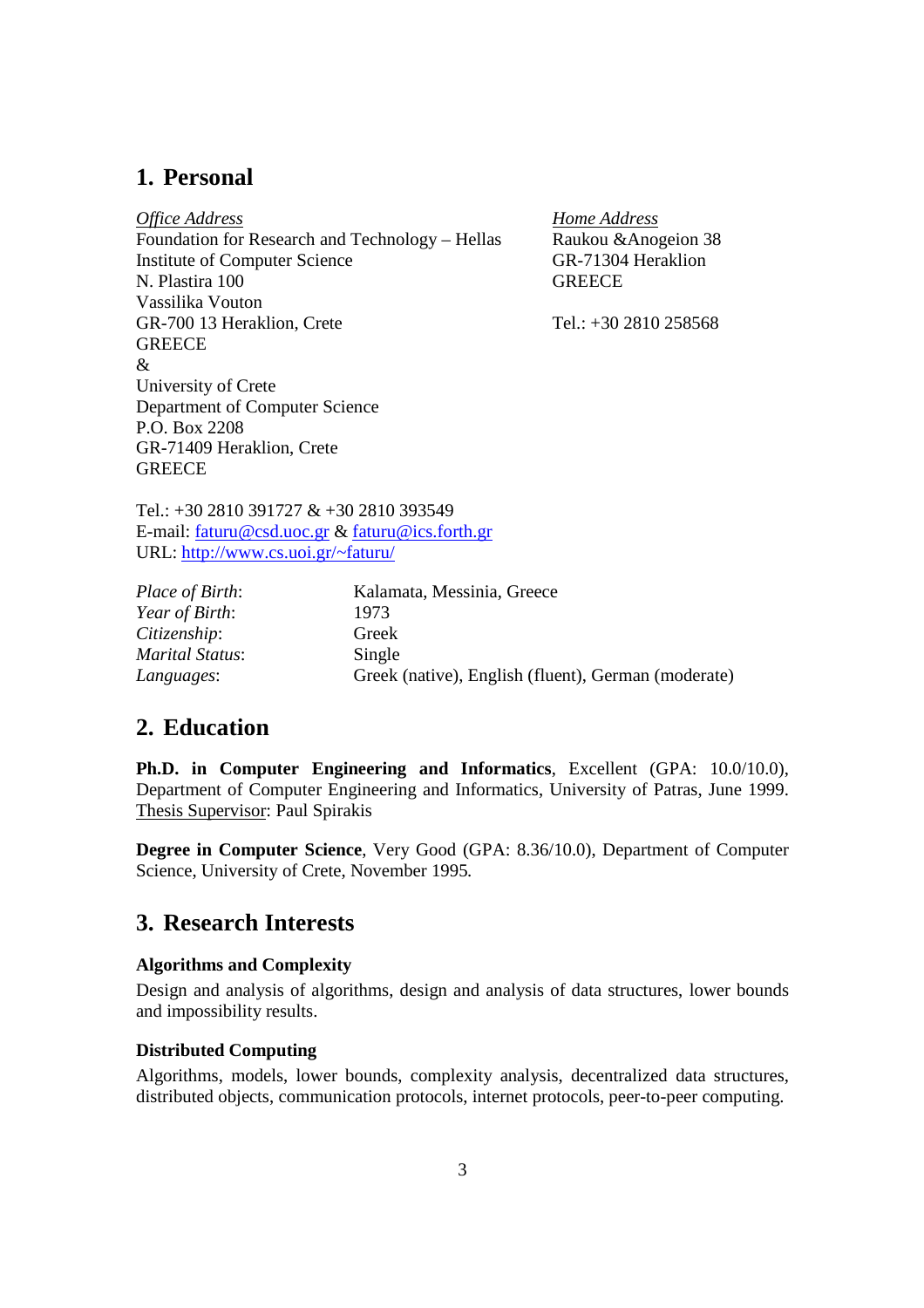#### **Parallel Computing**

Algorithms, complexity analysis, parallel programming languages, multithreaded computing, scheduling, load balancing.

### **Experimental Algorithmics**

Implementation and experimental evaluation of algorithms (with emphasis in distributed algorithms, distributed data structures, and peer-to-peer systems).

# **4. Teaching Interests**

### **Theoretical Computer Science**

Design and analysis of algorithms, data structures, theory of computation, distributed computing, parallel computing.

### **Systems and Programming**

Distributed systems, computer networks, operating systems, programming languages, parallel programming languages, concurrent programming, network programming.

### **Mathematics for Computer Science**

Combinatorics, probability, queuing theory, graph theory.

# **5. Research Appointments**

*Department of Computer Science, University of Crete, Greece*  **Assistant Professor,** October 2010 - now

*Institute of Computer Science, Foundation for Research and Technology – Hellas (FORTH)* 

**Assistant Professor**, January 2009 - now

*Department of Computer Science, University of Ioannina, Greece*  **Assistant Professor**, April 2008 – October 2009

*Department of Computer Science, University of Ioannina, Greece*  **Lecturer**, November 2002 – March 2008

*Department of Computer Science, University of Ioannina, Greece*  **Visiting Assistant Professor**, September 2001 – October 2002

*Department of Computer Science, Greek Open University*  **Teaching and Research Fellow,** Academic year 2001-2002

*Department of Computer Science, University of Toronto, Canada*  **Postdoc Researcher**, Theory team, March 2001 – July 2001. Principal investigator: Faith Ellen Fich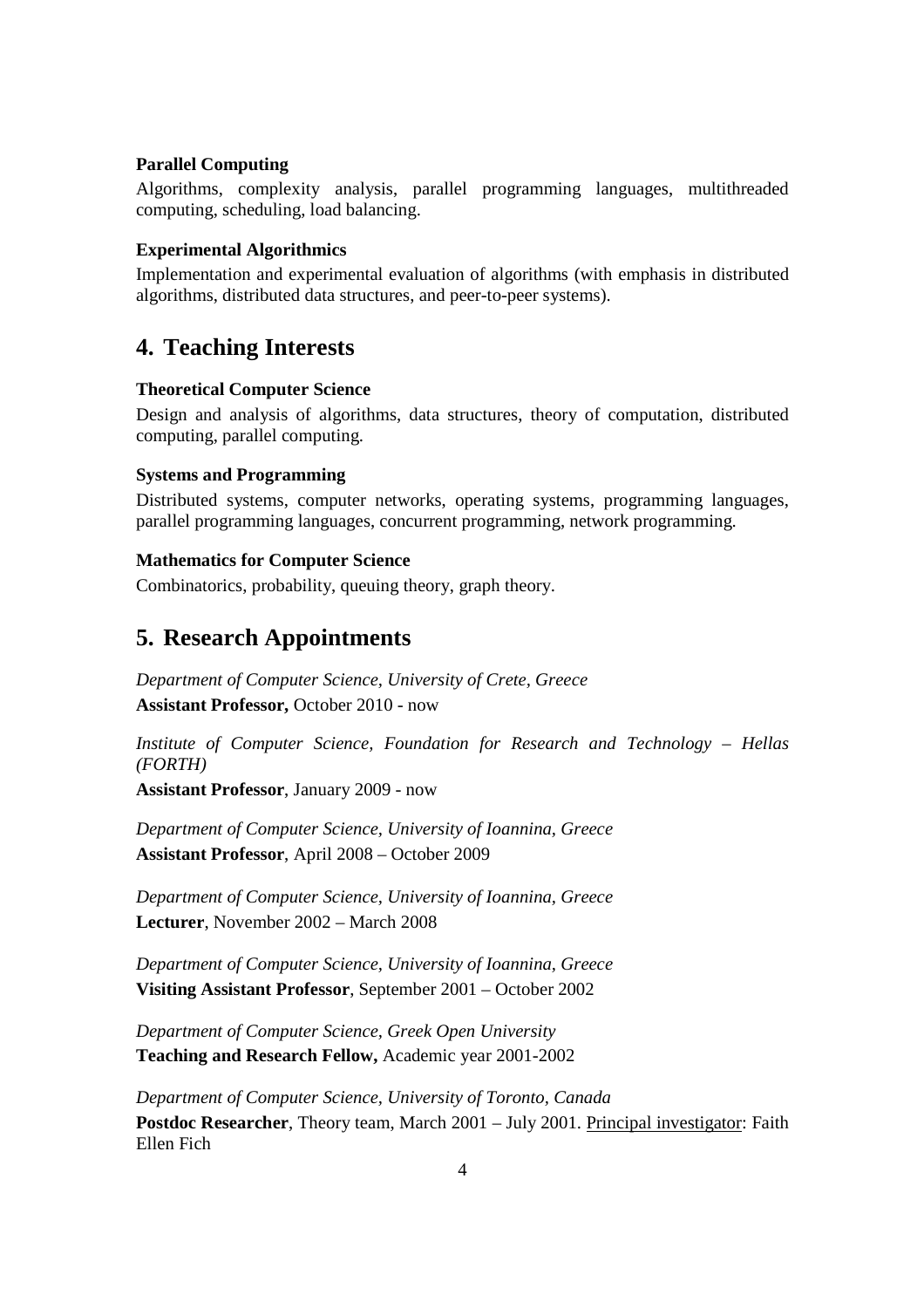*Max-Planck Institut für Informatik, Saarbrücken, Germany* 

**Postdoc Researcher**, Research team "Algorithms and Complexity", September 1999 – February 2001. Principal investigator: Kurt Mehlhorn

*Computer Technology Institute, Patras, Hellas* 

**Graduate Research Assistant**, January 1996 – August 1999. Principal Investigator: Paul Spirakis

*Institute of Computer Science, Foundation of Research and Technology- Hellas (FORTH), Heracleon, Hellas* 

**Undergraduate Trainee**, July 1994 – December 1995. Principal investigator: Christos Nikolaou

### **6. Scientific Activities**

### **Editorial**

*Distributed Computing Column, Bulletin of the European Association for Theoretical Computer Science (BEATCS)* 

**Editor**, January 2009 – now.

### **Conference Chairing**

1. *32nd Annual ACM SIGACT-SIGOPS Symposium on Principles of Distributed Computing (PODC'13), 2013.*

**General Chair** *(Steering Committee Chair: Andrzej Pelc)* 

2. *31st Annual ACM SIGACT-SIGOPS Symposium on Principles of Distributed Computing (PODC'12), Madeira Island, Portugal, 2012.*

**Treasurer** *(Steering Committee Chair: Andrzej Pelc)*

*3. Euro-Par, Topic 12: Theory and Algorithms for Parallel Computation, Bordeaux, France, 2011.* 

**Junior Vice Chair** (General Chair: Arnold L. Rosenberg)

#### **Conference Committees**

1. *29th Annual ACM SIGACT-SIGOPS Symposium on Principles of Distributed Computing (PODC'10),* Zurich, Switzerland, July 2010

**Member of the Program Committee** (PC Chair: Rachid Guerraoui)

2. *IEEE International Parallel and Distributed Processing Symposium (IPDPS'10), Algorithms Track,* Atlanta, Georgia, April 2010

**Member of the Program Committee** (PC Chair: Rajmohan Rajaraman)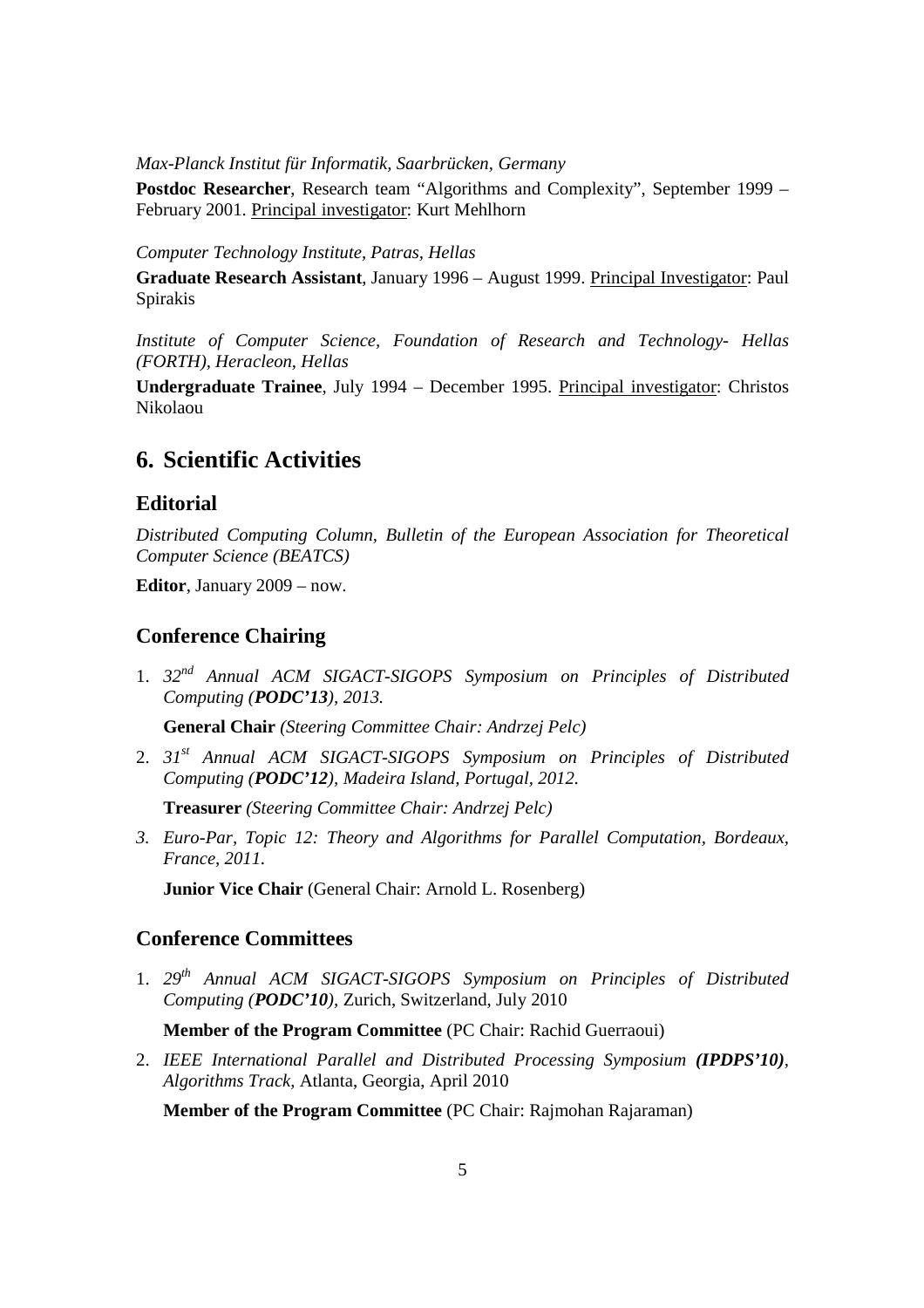3. *International Conference on Parallel and Distributed Computing and Networks (PDCN'10),* Innsbruck, Austria, February 2010

### **Member of the Program Committee**

4. *20th ACM Symposium on Parallelism in Algorithms and Architectures (SPAA'08)*, Munich, Germany, June 2008

**Member of the Program Committee** (PC Chair: Nir Shavit)

5. *26th Annual ACM SIGACT-SIGOPS Symposium on Principles of Distributed Computing (PODC'07),* Portland, Oregon, USA, August 2007

**Member of the Program Committee** (PC Chair: Roger Wattenhofer)

- 6. *International Conference on Parallel and Distributed Computing and Networks (PDCN'07),* Innsbruck, Austria, February 2007 **Member of the Program Committee** (Conference Chair: Zaodi Gu)
- 7. *International Conference on Parallel and Distributed Computing and Networks (PDCN'06),* Innsbruck, Austria, February 2006 **Member of the Program Committee** (Conference Chair: Thomas Fahringer)
- 8. *9th International Conference on Principles of Distributed Systems (OPODIS'05),* Pisa, Italy, December 2005

**Member of the Program Committee** (PC Chairs: Jim Anderson & Roger Wattenhofer)

9. *19th International Symposium on Distributed Computing (DISC'05),* Krakow, Poland, September 2005

**Member of the Program Committee** (PC Chair: Pierre Fraigniaud)

*10. IADIS Multi-conference on Computer Science and Information Systems, (MCCSIS'05),* 2*005* 

**Member of the Program Committee** (Conference Chairs: Pedro Isaías & Miguel Baptista Nunes & Antonio Palma dos Reis)

11. *International Conference on Parallel and Distributed Computing and Networks (PDCN'05),* Innsbruck, Austria, February 2005

**Member of the Program Committee** (Conference Chairs: Thomas Fahringer & M.H. Hamza)

12. *23rd Annual ACM SIGACT-SIGOPS Symposium on Principles of Distributed Computing (PODC'04),* St. John's, Newfoundland, Canada

**Member of the Program Committee** (PC Chair: Shay Kutten)

13.9<sup>th</sup> IEEE International Conference on Parallel and Distributed Systems *(ICPADS'02),* Taiwan, December 2002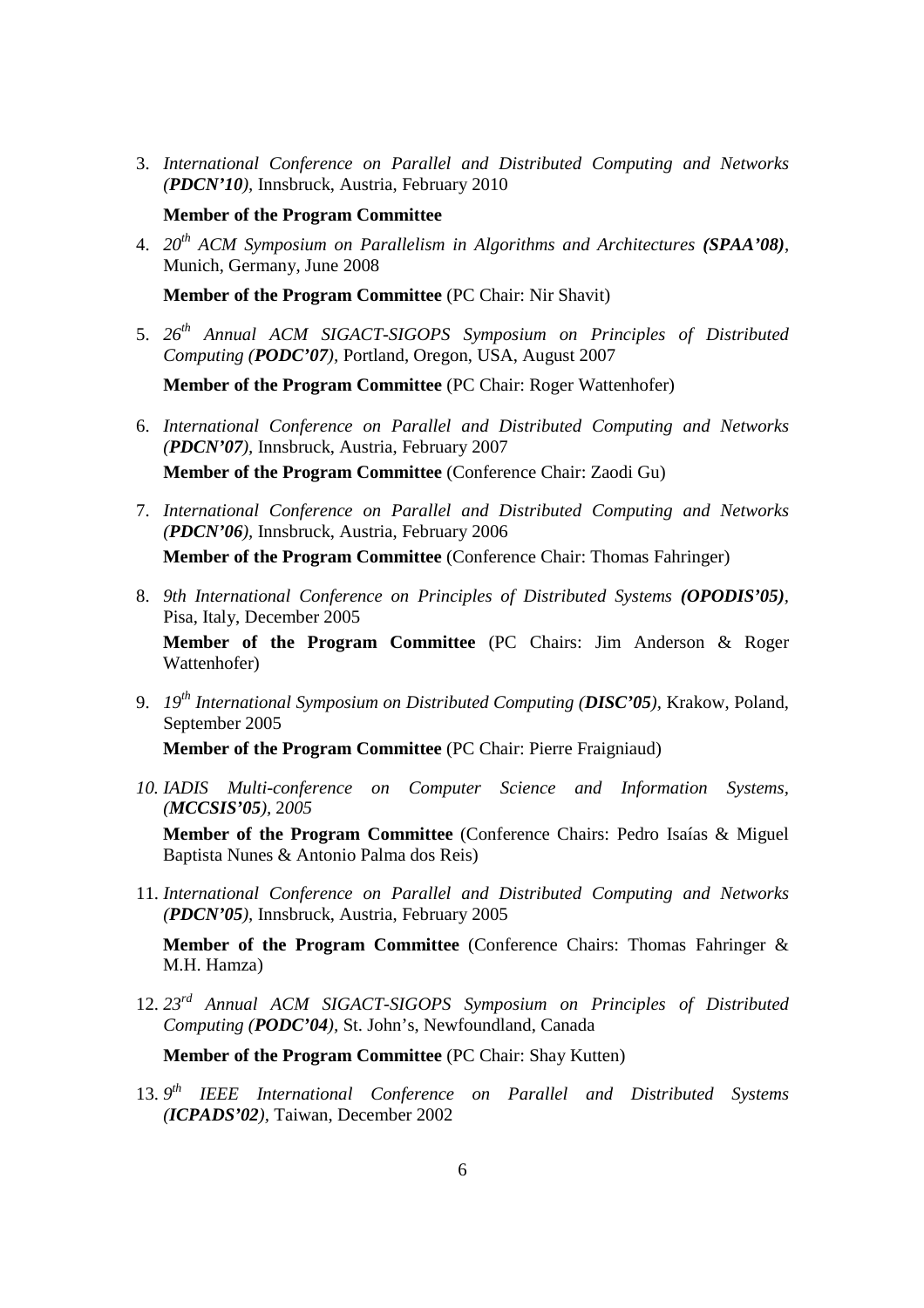**Member of the Program Committee** (PC Chair: Shlomi Dolev )

14. *15th International Symposium on DIStributed Computing (DISC'01),* Lisbon, Portugal, October 2001

**Member of the Program Committee** (PC Chair: Jennifer Welch)

15. *14th International Symposium on DIStributed Computing (DISC'00),* Toledo, Spain, October 2000

**Member of the Program Committee** (PC Chair: Maurice Herlihy)

16. *7 th International Conference on High Performance Computing (HiPC'00),*  Bangalore, India, December 2000

**Member of the Program Committee** (PC Chair: Assaf Schuster )

### **Organization of Conferences**

- 1. *28th Annual ACM SIGACT-SIGOPS Symposium on Principles of Distributed Computing (PODC'09)*, Calgary, Alberta, Canada **Awards Chair**, August 2009
- 2. *24th Annual ACM SIGACT-SIGOPS Symposium on Principles Of Distributed Computing (PODC'05),* Las Vegas, Nevada, USA **Publicity co-chair** with Danny Hendler (Department of Computer Science, University of Toronto), July 2005.
- *3. 23rd Annual ACM SIGACT-SIGOPS Symposium on Principles Of Distributed Computing (PODC'04),* St. John's, Newfoundland, Canada **Publicity co-chair** with Victor Luchango (Sun Microsystems Labs), July 2004.
- *4. 12th International Symposium on DIStributed Computing (DISC'98),* Andros, Greece **Local Arrangement & Publicity co-chair** with Paul Spirakis (University of Patras, Hellas & Computer Technology Institute, Patras, Hellas) and Lefteris Kirousis (University of Patras & Computer Technology Institute), September 1998.

### **Organization of Schools**

1. *1 st TransForm Summer School on Theoretical Aspects of Transactional Memory,*  Crete Island, Greece.

**Chair of the Organizing Committee**, September 2011

- 2. *TransForm Initial Training School,* Rennes, France, 2011. **Coordinator**, February 2011
- **3.** *1 st Max-Planck Advanced Course on the Foundations of Computer Science,* Saarbrücken, Germany

**Member of the Organizing Committee**, August-September 2000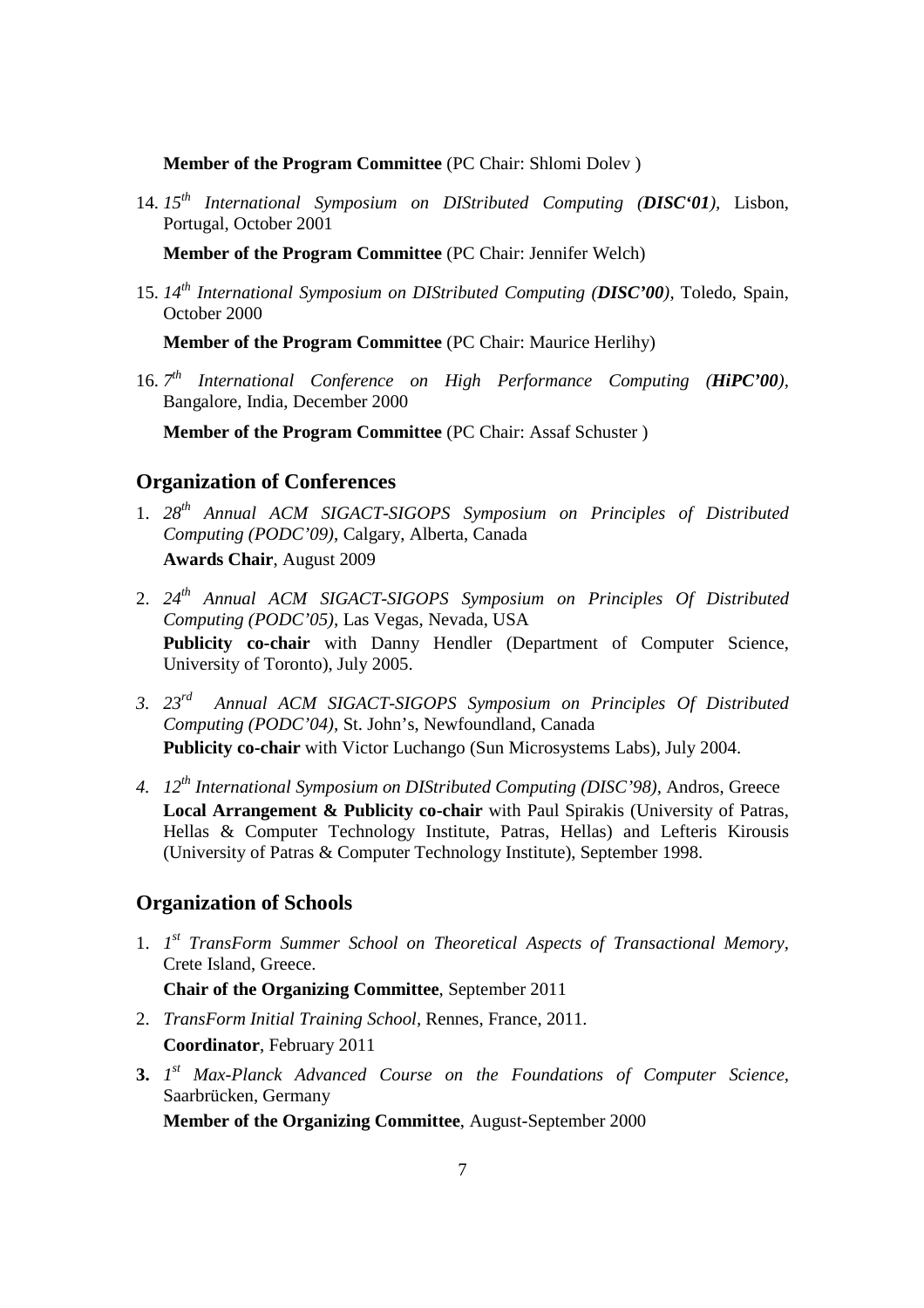### **Journal Referee**

Refereed research articles for the following journals:

- *Journal of Parallel and Distributed Computing*
- *Distributed Computing (special issue devoted to DISC'07)*
- *Distributed Computing (special issue devoted to PODC'07)*
- *Distributed Computing*
- *Theory of Computing Systems (special issue devoted to SIROCCO'02)*
- *Computing*
- *Information Processing Letters*
- *Theoretical Computer Science (special issue with subject "Game Theory Meets Theoretical Computer Science")*
- *Theoretical Computer Science, Track A*
- *Parallel Processing Letters*

### **Conference Referee**

Refereed (as an external reviewer) research articles for the following conferences:

- *30th Annual ACM SIGACT-SIGOPS Symposium on Principles of Distributed Computing (PODC),* Zurich, Switzerland July *2010*
- *IEEE International Conference on Cluster Computing (Cluster)*, Heraklion, Greece, September 2010
- *International Symposium on Systems, Architectures, Modeling, and Simulation (SAMOS'10),* Samos, Greece, July 2010
- *21st International Symposium on Distributed Computing (DISC)*, Lemesos, Cyprus, September 2007
- *5 th International Workshop on Experimental Algorithms (WAE)*, Menorca Island, Spain, May 2006
- *17th ACM Symposium on Parallelism in Algorithms and Architectures(SPAA)*, Las Vegas, NV, USA, July 2005
- *18th International Symposium on Distributed Computing (DISC),* Amsterdam, the Netherlands, October 2004
- *29th International Symposium on Mathematical Foundations of Computer Science (MFCS),* Prague, Czech Republic, August 2004
- *17th International Symposium on Distributed Computing (DSIC),* Sorrento, Italy, October 1-3, 2003
- *10th Colloquium on Structural Information and Communication Complexity (SIROCCO),* Umea, Sweden, June 18-20, 2003
- *15th ACM Symposium on Parallelism in Algorithms and Architectures (SPAA),* San Diego, California, USA, June 7-9, 2003.
- *14th ACM Symposium on Parallel Algorithms and Architectures (SPAA),* Winnipeg, Canada, August 10-13, 2002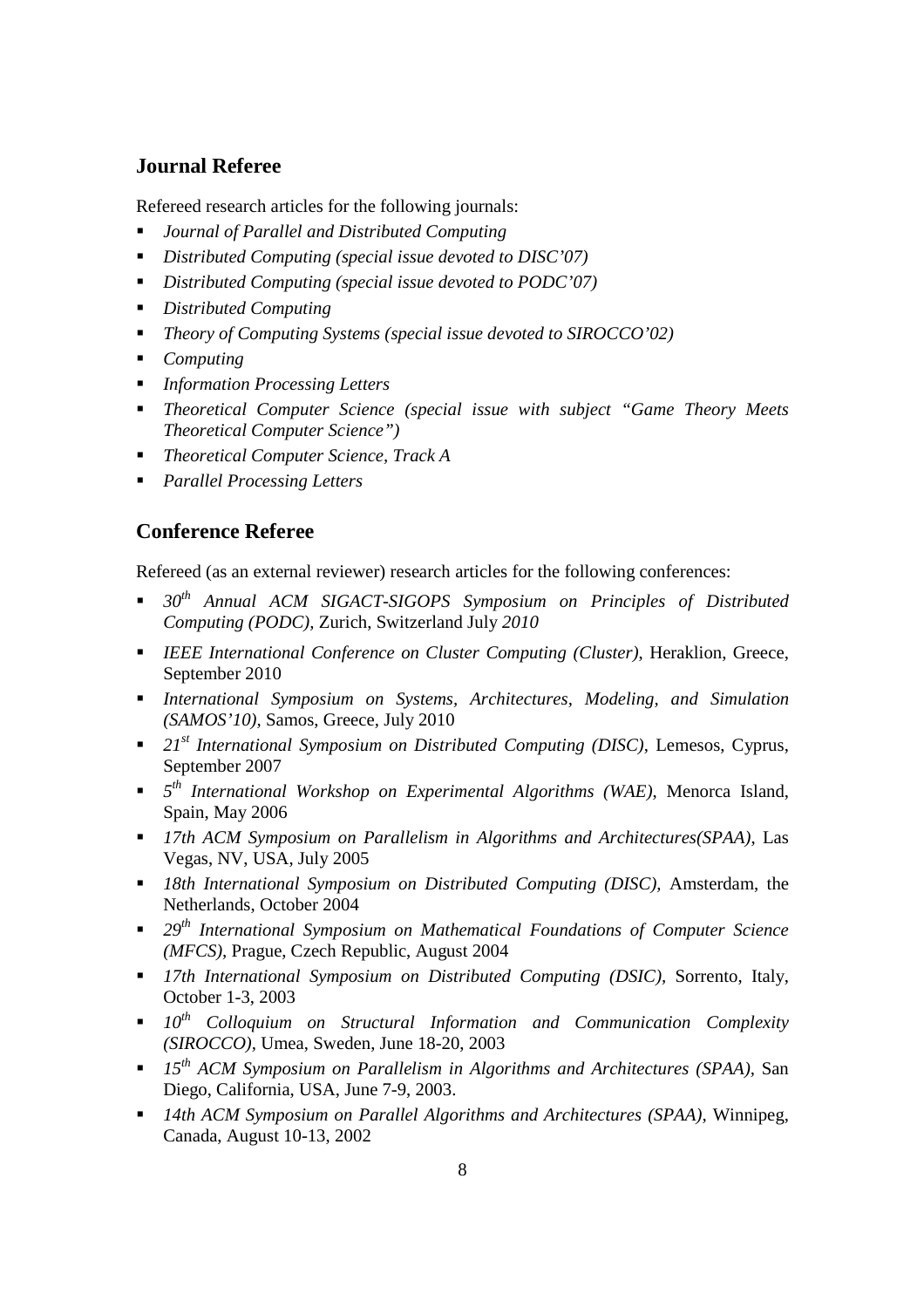- *9th Colloquium on Structural Information and Communication Complexity (SIROCCO),* Andros, Greece, June 10-12, 2002
- *8th Annual International Computing and Combinatorics Conference (COCOON),* Singapore, August 15-17, 2002
- *25th International Symposium on Mathematical Foundations of Computer Science (MFCS),* Bratislava, Slovak Republic, August 28 – September 1, 2000
- *19th ACM Symposium on Principles of Distributed Computing (PODC),* Portland, Oregon, July 2000
- *26th International Colloquium on Automata, Languages and Programming (ICALP),* Prague, Czech Republic, July 1999
- *6th Annual European Symposium on Algorithms (ESA),* Venice, Italy, August 1998
- *4th International Colloquium on Structural Information and Communication Complexity (SIROCCO),* Amalfi, Italy, June 1998
- *11th International Workshop on Distributed Algorithms (WDAG),* Saarbrücken, Germany, September 1997

# **7. Teaching Record**

*Department of Computer Science, University of Crete, Hellas* 

**Assistant Professor**. Courses taught:

- Data Structures (undergraduate core): Fall 2008, Fall 2009, Spring 2011
- Distributed Computing (graduate): Fall 2009, Fall 2010
- Distributed Systems (graduate): Spring 2010, Spring 2011

*Department of Computer Science, University of Ioannina, Hellas* 

**Assistant Professor** (April 2008-now), **Lecturer** (November 2002 – March 2008) **and Visiting Assistant Professor** (September 2001 – October 2002). Courses taught:

- 1. Data Structures (core undergraduate): Fall 2001, Fall 2002, Fall 2003, Fall 2005, Fall 2006, Fall 2007
- 2. Operating Systems (core undergraduate): Spring 2002, Spring 2003, Spring 2004, Spring 2005
- 3. Distributed Computing (graduate): Spring 2004, Winter 2004, Spring 2006, Spring 2007, Spring 2008, Spring 2009
- 4. Distributed Systems (undergraduate): Spring 2002, Winter 2004, Spring 2006, Spring 2007, Spring 2008, Spring 2009

*Department of Arts, University of Ioannina* 

**Visiting Assistant Professor**, winter 2002. Course taught:

Multimedia (core undergraduate).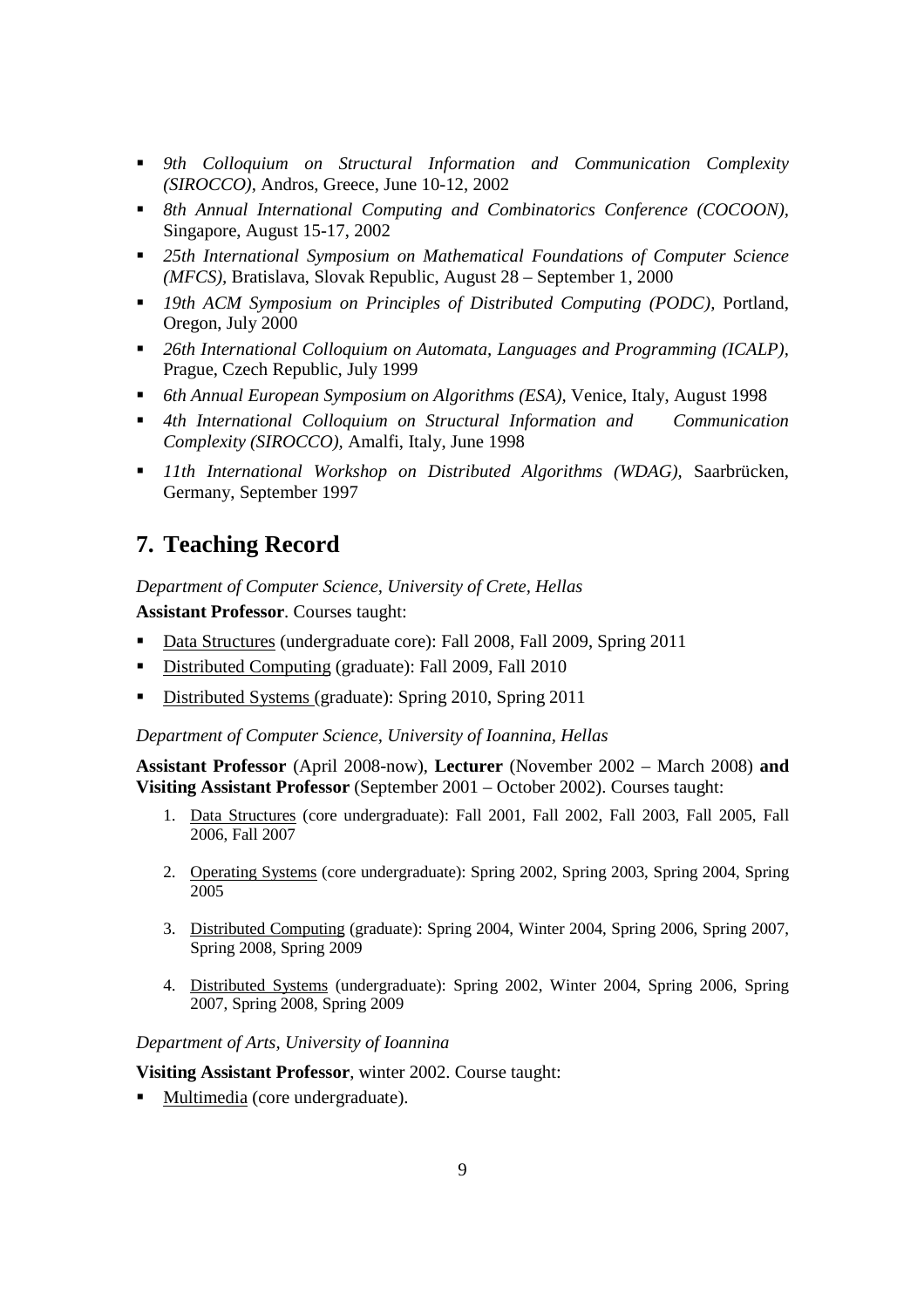#### *Department of Computer Science, Greek Open University*

**Teaching and Research Fellow**, Academic year 2001- 2002. Courses taught:

- **Software Technology**
- Data Structures
- Operating Systems

#### *Department of Computer Science, University of Saarland, Saarbrücken, Germany*

**Teaching Fellow**, October 2000- February 2001. Graduate course taught (in collaboration with Berthold Voecking and Uli Mayer):

 WS00/01: Advanced Algorithms and Data Structures for Different Models of Computation

*Department of Computer Engineering and Informatics, University of Patras* 

**Teaching Assistant**, January 1996-January 1999. Courses assisted**:**

- 5. Operating Systems I (core undergraduate): Winter 1996, Winter 1997, Winter 1998
- 6. Operating Systems II (core undergraduate): Spring 1995, Spring 1996, Spring 1997.

*Department of Computer Science, University of Crete, Hellas* 

**Teaching Assistant**, September 1995 – November 1995; course assisted:

CS 241: C, Assembly, Unix (core undergraduate)

# **8. Student Supervision**

### **PhD Thesis Supervision**

Eleftherios Kosmas, September 2008 - now

Nikolaos Kallimanis, October 2007 – now

### **Master Thesis Supervision**

*Department of Computer Science, University of Ioannina* 

Eleftherios Kosmas, "Software Transactional Memory", February 2007 – now.

Maria Christodoulidou. "Data Management in P2P systems", February 2006 – now.

Nikolaos Kallimanis, "Shared Data Structures", September 2006 – October 2007.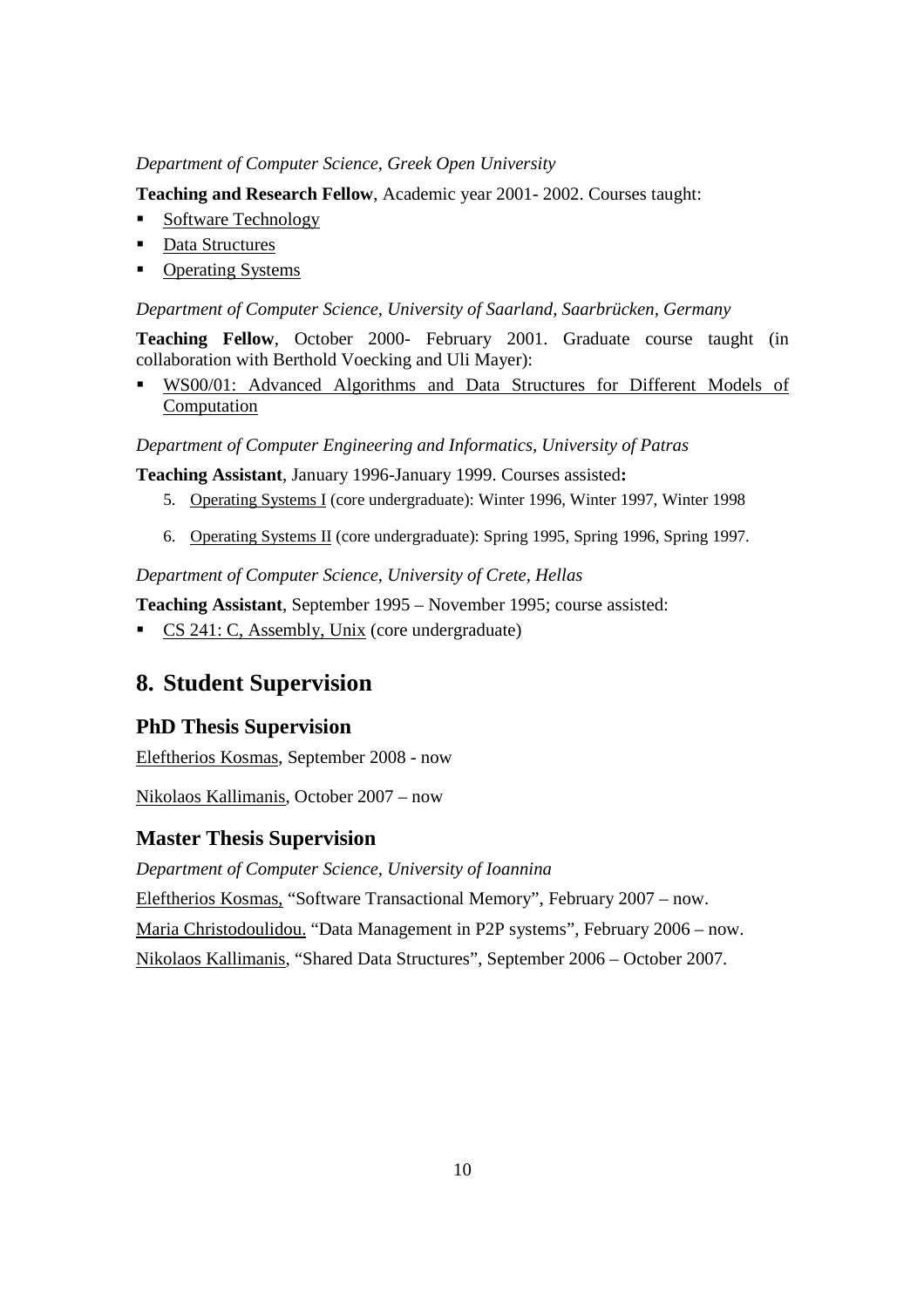### **Diploma Thesis Supervision**

*Department of Computer Science, University of Crete* Karolos Antoniadis, March 2011 – now

*Department of Computer Science, University of Ioannina* 

Christos Bournazis, "Experimental Evaluation of Distributed Algorithms", September 2006-June 2007.

Stavrina Tsourou, "Distributed Hash Tables", September 2005 – September 2006.

Nikolaos Kallimanis, "Distributed Shared Objects", September 2004 – June 2005.

Frosini Kouri, "Distributed Storage and Retrieval in P2P Systems", September 2004 – September 2006.

Maria Christodoulidou. "Data Management in P2P systems", September 2003 – December 2004.

*Department of Computer Engineering and Informatics, University of Patras* 

George Mourkousis. ``Beyond Counting Networks'', September 1998 – May 1999, cosupervised with Paul Spirakis

Vassilis Tsivourakis. ``Bandwidth Allocation Protocols'', September 1998 – May 1999, co-supervised with Paul Spirakis

### **Participation in PhD Supervising Committees**

Spiridoula Margariti, June 2006 – now.

### **Participation in Master Theses Committees**

Charis Kourdounakis. «Subscription Indexes for Web Syndication Systems», Department of Computer Science, University of Crete, January 2011.

Spiridoula Margariti. «Searching in Peer-to-Peer Networks», Department of Computer Science, University of Ioannina, June 2006 – March 2006.

Ioannis Petrakis. ``Using Histograms for Building and Querying Workload-Aware Small-Worlds in Peer-to-Peer Systems'', Department of Computer Science, University of Ioannina, September 2001 – July 2002.

### **Participation in Diploma Theses Committees**

*Department of Computer Science, University of Ioannina* 

Eletherios Kosmas & Spiridon Agathos. ``Implementation of a network driver for multihop routing on wireless ad-hoc networks over Windows'', September 2004 – June 2005.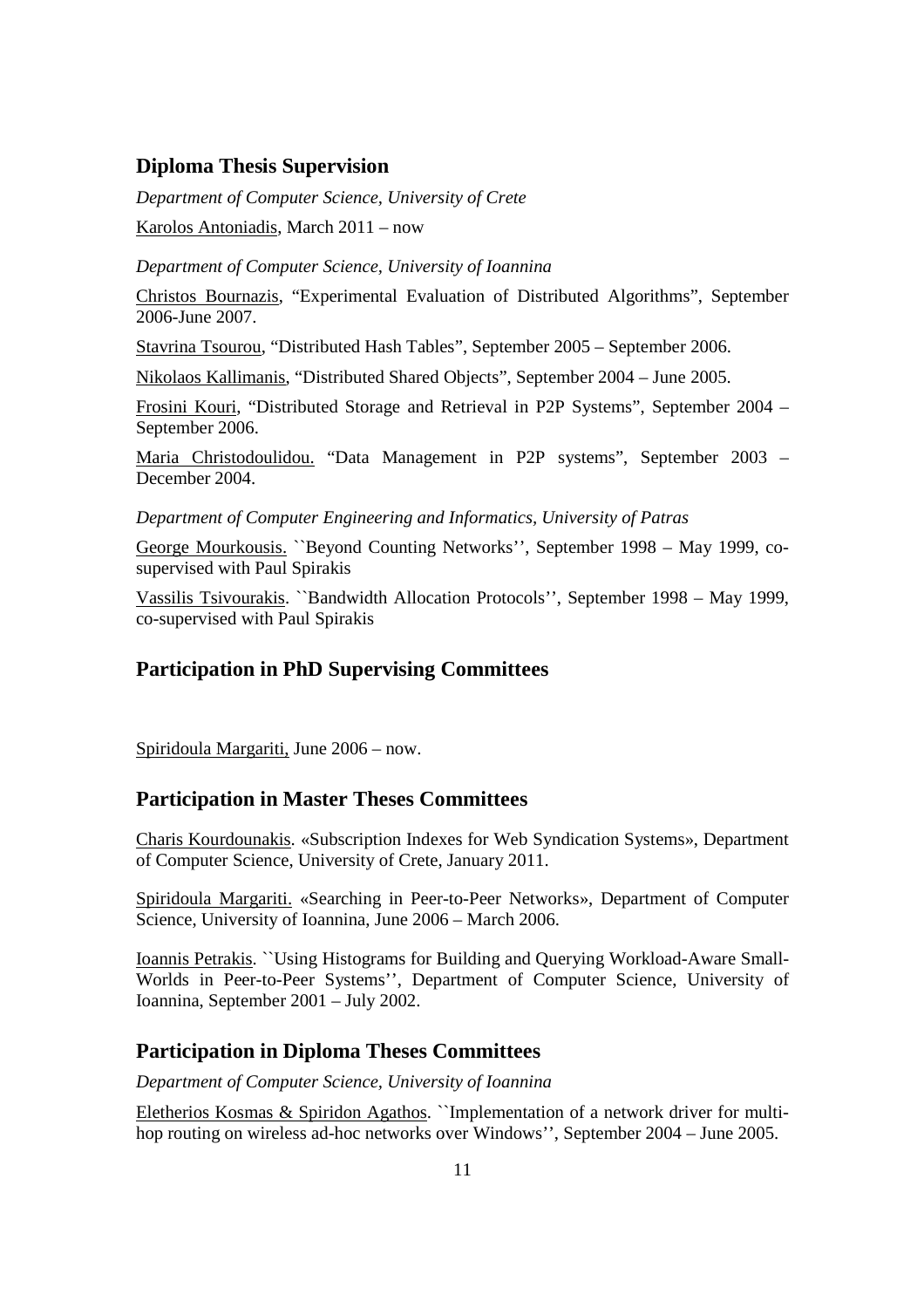Ioannis Kanellos. ``User Interfaces for Medical Problems, using ontology to process naïve speech'', September 2002 – December 2003.

Georgia Kastidou. ``Using Extensible Hashing for Discovering Mobile Agents'', September 2001 – July 2002.

Panagiotis Papapetrou. ``Development Methods for User-Computer Interfaces'', September 2002 – June 2003.

Ioannis Petrakis. ``Quick Search in XML Documents'', September 2001 – July 2002.

Kostantinos Stefanidis. ``Management of a Publication-Subscription Systems in a Relational Database'', September 2002 – September 2003.

### **Project Supervision**

*Foundation for Research and Technology – Hellas, Institute of Computer Science* 

Eleni Kanellou. February 2011 - now

*Computer Technology Institute, Patras* 

Anna Evlogimenou. Worked on the implementation of a distributed shared memory frame.

Panagiotis Zarafidis. Worked on the implementation of a dynamic graph connectivity algorithm.

Anna Zoura. Worked on the implementation of a dynamic graph connectivity algorithm.

# **9. Participation in Research and Development Projects**

**Project Name:** TransForm: Theoretical Foundations of Transactional Memory

**Financing Source:** European Commission – Marie Curie Action: Initial Training Network

**Duration (from – to):** 1/11/2009 – 31/10/2013

**Participation Period (from - to):** 1/11/2009 - now

**Role:** Coordinator of the project

**Description:** Major chip manufacturers have shifted their focus from trying to speed up individual processors into putting several processors on the same chip. They are now talking about potentially doubling efficiency on a 2x core, quadrupling on a 4x core and so forth. Yet multi-core is useless without concurrent programming. The constructors are now calling for a new software revolution: the concurrency revolution. This might look at first glance surprising for concurrency is almost as old as computing and tons of concurrent programming models and languages were invented. In fact, what the revolution is about is way more than concurrency alone: it is about concurrency for the masses.

The current parallel programming approach of employing locks is widely considered to be too difficult for any but a few experts. Therefore, a new paradigm of concurrent programming is needed to take advantage of the new regime of multi-core computers.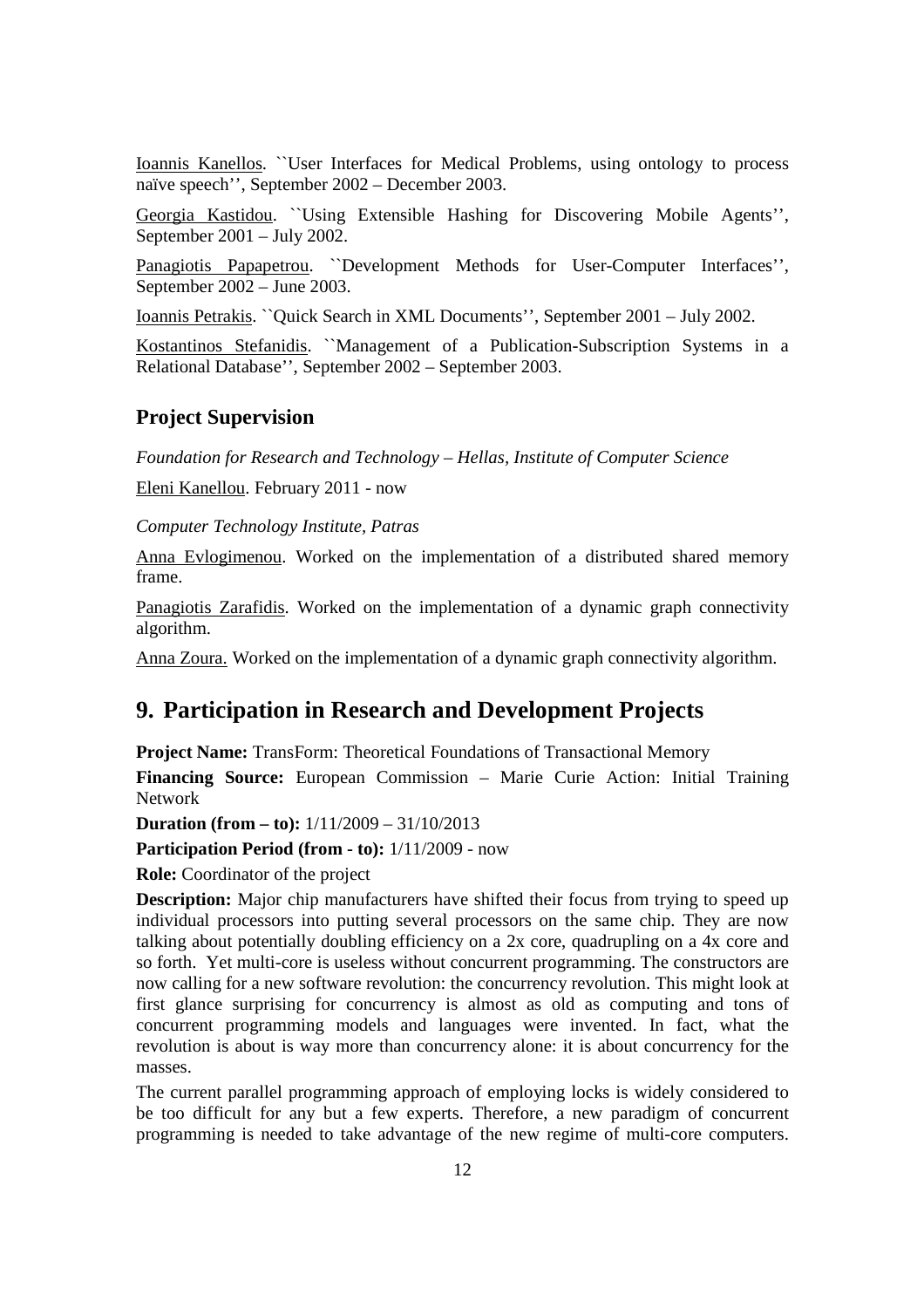Transactional Memory (TM) is a new programming paradigm which is considered by most researchers as the future of parallel programming. Not surprisingly, a lot of work is being devoted to the implementation of TM systems, in hardware or solely in software. What might be surprising is the little effort devoted so far to devising a sound theoretical framework to reason about the TM abstraction. To understand properly TM systems as well as be able to assess them and improve them, a rigorous theoretical study of the approach, its challenges and its benefits is badly needed. This is the challenging research goal undertaken by this MC-ITN. The main goal of this project is to gather leading researchers in the field of concurrent computing over Europe, and combine their efforts in order to define what might become the modern theory of concurrent computing. It aims at training a set of graduate students in this direction with the hope that these students will help Europe become a leader in concurrent computing.

Project Name: Transactional Memories: Foundations, Algorithms, Tools, and Applications (Euro-TM, IC1001)

**Funding Source:** European Commission – COST Action

**Duration:** 2/2011 – 1/2015

**Participation Period:** 2/2011 - now

**Role:** Greece Representative to the Action – Member of the management committee

**Description:** Parallel programming (PP) used to be an area once confined to a few niches, such as scientific and high-performance computing applications. However, with the proliferation of multicore processors, and the emergence of new, inherently parallel and distributed deployment platforms, such as those provided by cloud computing, parallel programming has definitely become a mainstream concern. Transactional Memories (TMs) answer the need to find a better programming model for PP, capable of boosting developers' productivity and allowing ordinary programmers to unleash the power of parallel and distributed architectures avoiding the pitfalls of manual, lock based synchronization. It is therefore no surprise that TM has been subject to intense research in the last years. This action aims at consolidating European research on this important field, by coordinating the European research groups working on the development of complementary, interdisciplinary aspects of Transactional Memories, including theoretical foundations, algorithms, hardware and operating system support, language integration and development tools, and applications.

**Project Name:** Herakleitos ΙΙ: Reinforcement Programme of Human Research Manpower

**Financing Source:** Herakleitos ΙΙ: Reinforcement Programme of Human Research Manpower - General Secretariat of Research & Technology (**GSRT**)

**Duration:** 9/2010 – 8/2013

**Participation Period:** 9/2010 - now

**Role:** Advisor of the PhD Student that will undertake the research project

**Description:** This project considers deriving and defining the appropriate theoretical foundations that will allow the study of Software Transactional Memory (STM) algorithms and the appropriate complexity and performance metrics that will allow the comparison of different STM implementations. In particular, performance will be studied according to the time, the required space and the power demands. This project also aims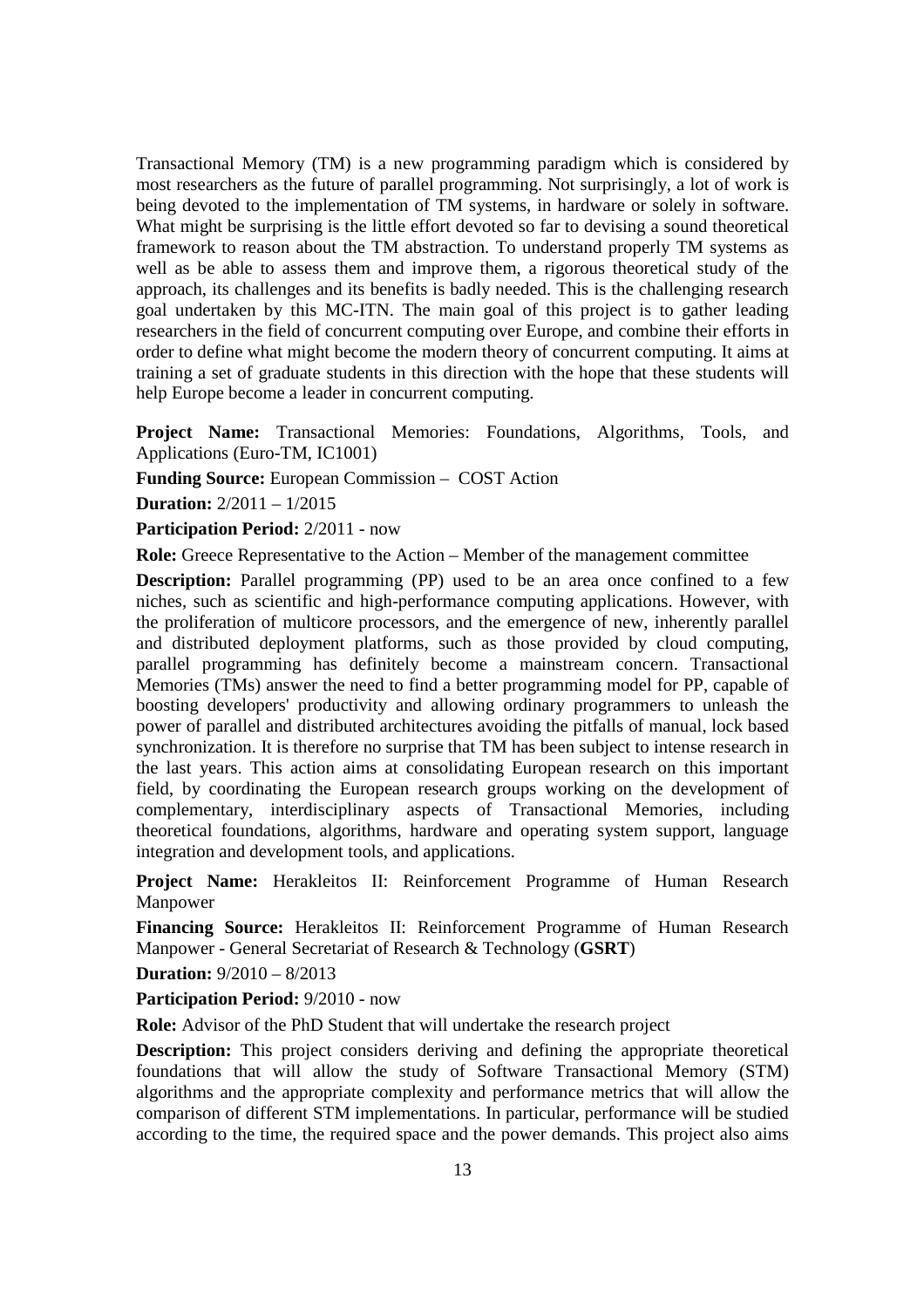designing new resource and power efficient STM algorithms, which can be implemented on multicore-processors with limited resources and power. This enables the applications of these systems to achieve better performance with less power consumption.

**Project Name:** CumuloNimbo – A Highly Scalable Transactional Multi-Tier Platform as a Service

**Funding Source:** European Commission - STREP project (FP7)

**Duration:** 10/2010 –9/2013

**Participation Period:** 2/2011 - now

**Role:** Participation to the project's working team of the Computer Architecture and VLSI Systems Lab, Institute of Computer Science, Foundation for Research and Technology – Hellas – Contribution to the study of the consistency of such systems.

**Description:** CumuloNimbo is a European project funded by the European Commission under the 7th Programme Framework (FP7) that targets to obtain a highly scalable transactional platform as a service (PaaS). One of they innovations will be attaining scalability without trading off consistency as it is the norm in today's PaaS.

**Project Name:** STREAM – Scalable Autonomic Streaming Middleware for Real-Time Processing of Massive Data Flows

**Funding Source:** European Commission – STREP project (FP7)

**Duration:** 2/2008 –1/2011

**Participation Period:** 6/2009 – 31/1/2011

**Role:** Participation to the project's working team of the Computer Architecture and VLSI Systems Lab, Institute of Computer Science, Foundation for Research and Technology – Hellas – Study of existing data flow computing systems.

**Description:** A growing number of applications requires the ability to analyze massive amounts of streaming data in real-time. Examples of such applications are: market data feed processing of the output of large scale ad-hoc networks, etc. The project aims at providing a highly scalable cloud computing platform to enable a new breed of services.

**Project Name:** MOMENT – Monitoring and Measurement in the Next Generation Technologies

**Funding Source:** European Commission – STREP project (FP7)

**∆ιάρκεια:** 1/2008 – 6/2010

**Participation Period:** 1/2009 – 6/2009

**Role:** Participation to the project's working team of the Distributed Systems Computing Lab, Institute of Computer Science, Foundation for Research and Technology –Hellas – Production of a survey on the Analysis of Network Traffic Streams.

**Description:** This project aimed at integrating existing network measurement and monitoring infrastructures towards a common and open, pan-European platform.

**Project Name:** ENCORE – Enabling technologies for programmable manycores **Funding Source:** European Commission – FP7 **Duration:** 3/2010 – 2/2013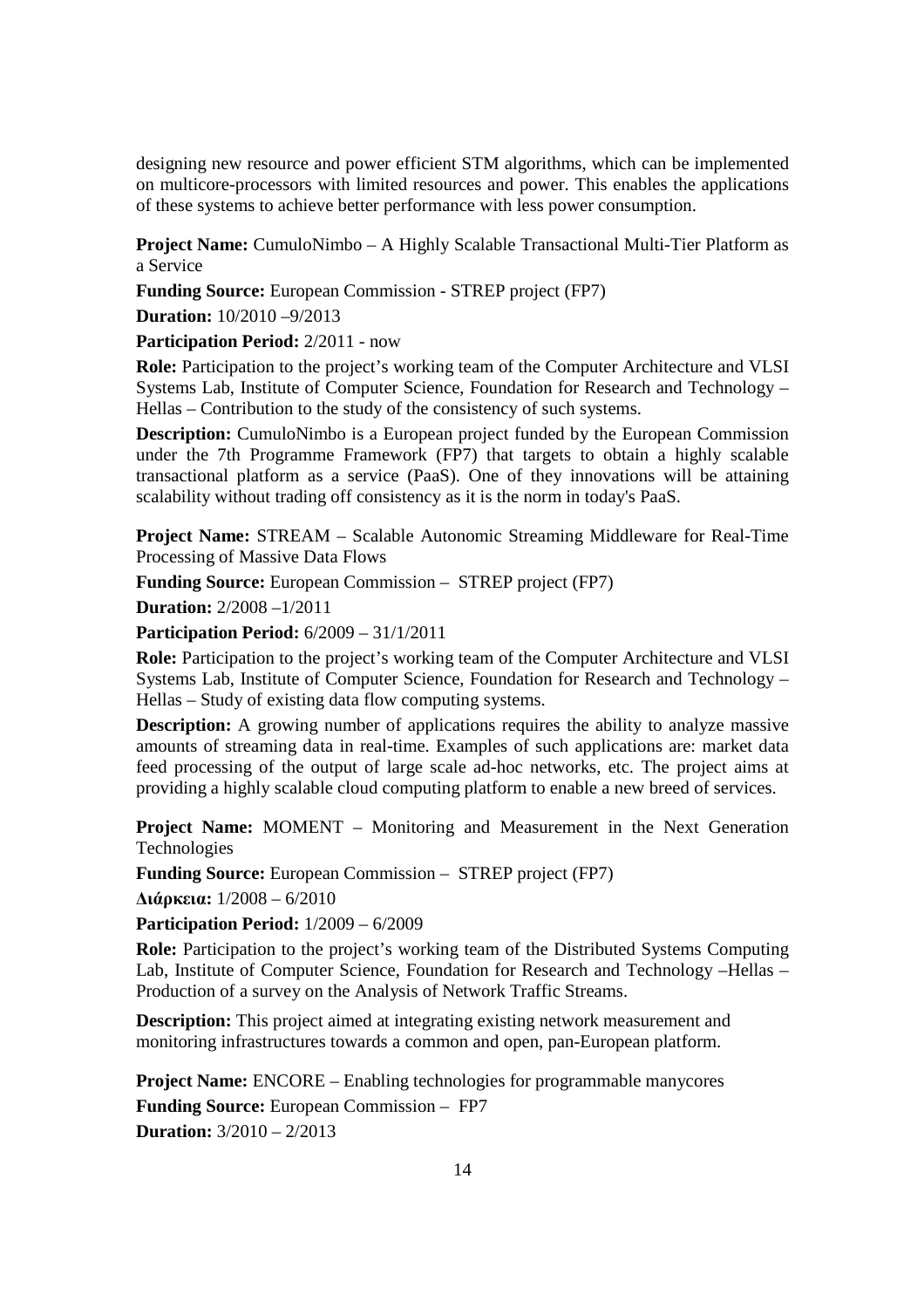#### **Participation Period:** 3/2010 - now

**Role:** Participation to the project's working team of the Computer Architecture and VLSI Systems Lab, Institute of Computer Science, Foundation for Research and Technology – Hellas – Contribution to the design and analysis of concurrent data structures for modern mulitcore systems.

**Description:** ENCORE focuses on runtime management of parallelism and data locality for future heterogeneous many-core processors.

**Project Name:** Design and Analysis of Concurrent Data Structures

**Financing Source:** Research Committee, University of Ioannina

**Duration (from – to):** 1/9/2007 – 31/8/2009

**Participation Period (from - to):** 1/9/2009 - now

**Role:** Faculty member, Department of Computer Science, University of Ioannina

**Description:** The purpose of the project is the design and analysis of fundamental concurrent data structures with the main emphasis on snapshot objects.

**Project Name:** Operational Programme for Education and Initial Vocational Training (EPEAEK)

**Financing Source:** Ministry of National Education and Religious Affairs

**Duration (from – to):** 1/1/2003 – 31/12/2005

**Participation Period (from - to):** 1/1/2003 - now

**Role:** Faculty Position, Department of Computer Science, University of Ioannina

**Description:** The purpose of the project is the re-design and upgrade of the undergraduate and graduate programme of studies of the Department of Computer Science at the University of Ioannina. Participation at the following work packages:

- α. Phase U1 Re-design of the undergraduate programme of studies: U.1.1. Study of Objectives.
- β. Phase U3 Evaluation of the undergraduate programme of studies: U.1.3. Design of the Evaluation System.
- γ. Phase Μ3 Evaluation of the graduate programme of studies: Μ.1.3 Design of the Evaluation System.

**Project Name:** Metro – Research and teaching on distributed computing and networking.

**Financing Source:** Greek Secretariat of Research and Technology (program **ΕΝΤΕΡ**)

**Duration:** 24 months (academic years 2002-2003 and 2003-2004)

**Participation Period:** The project has been approved by the GSRT but it was withdrawn by the participants (Panagiota Fatourou and Lendros Tassiulas) due to the appointment of Panagiota Fatourou as a faculty member of the Department of Computer Science of the University of Ioannina.

**Role:** Invited researcher from abroad

**Scientific Director:** Leandros Tassiulas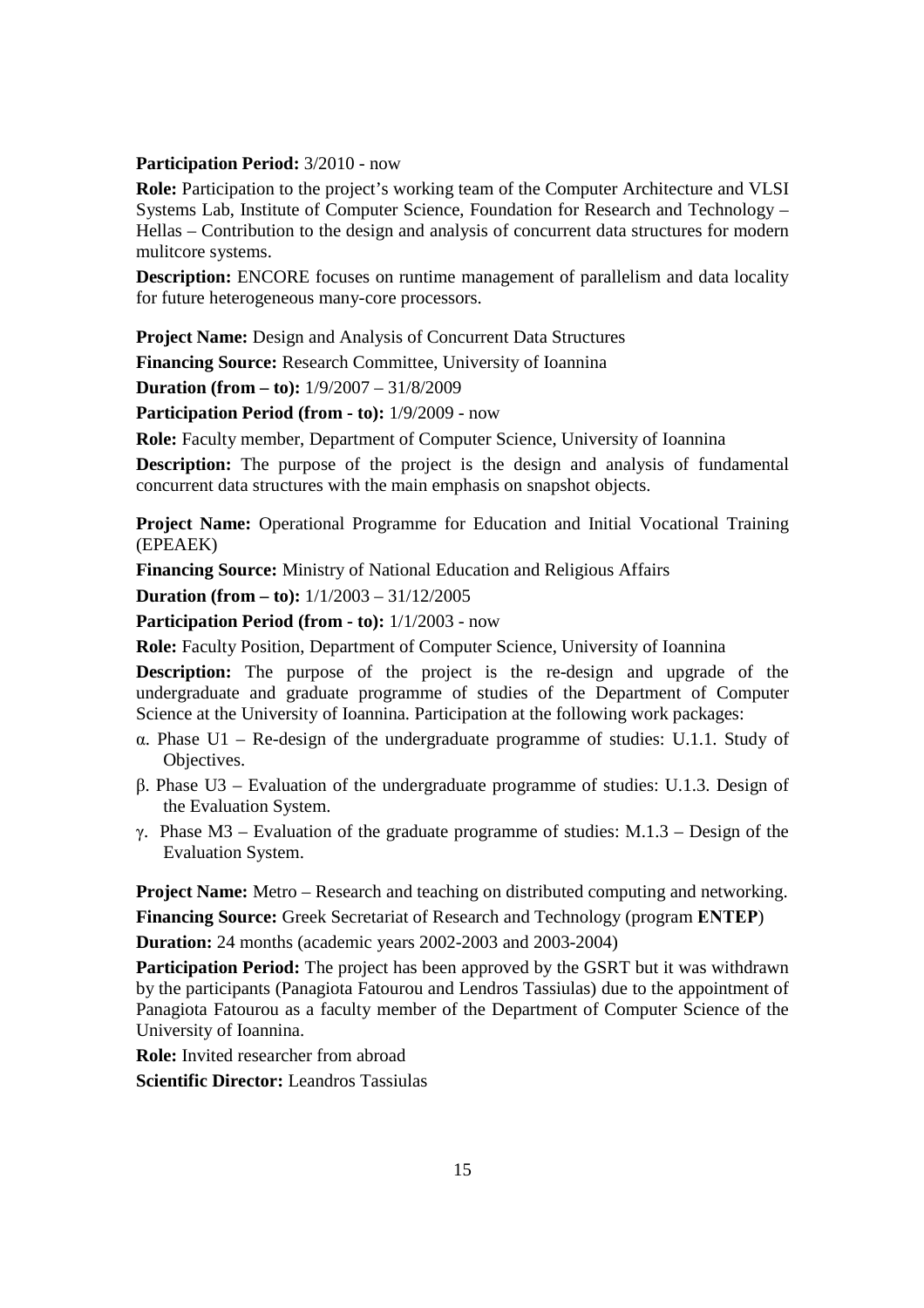**Project Name:** Long-Duration European Research Project ESPRIT #20244 – ALCOM-IT (Algorithms and COMplexity on Information Technology), Computer Technology Institute, Patras.

**Financing Source:** European Union

**Duration:** 01/01/1996 – 30/6/1999

**Participation Period:** 01/01/1996 – 30/6/1999

**Role:** Junior Researcher, Computer Technology Institute, Patras

**Description:** Participation to the following work packages of the project:

- α. W.P. 1.1, LEDA (Library of Efficient Data Structures and Algorithms) Implementation of dynamic graph connectivity algorithms.
- β. W.P. 2.1, FRAMES

Design and implementation of a software library for the simulation of distributed shared memory.

γ. W.P. 4.1, PAROS (PARallel Operating Systems)

Design and implementation of efficient scheduling algorithms for multi-threaded computations.

**Project Name:** Pilot network of the schools of Achaia, Computer Technology Institute, Patras.

**Financing Source:** Achaia's Perfecture

**Duration:** 01/01/1996 - 31/12/1996

**Participation Period:** 01/01/1996 – 31/12/1996

**Role:** Junior Researcher, Computer Technology Institute, Patras

**Description:** Design of networking applications for educational purposes.

**Project Name:** RU-1 Odyssey, Computer Technology Institute **Financing Source:** Ministry of National Education and Religious Affairs **Duration:** 01/01/97 – now

**Participation Period:** 01/01/1997 – 31/7/1997

**Role:** Junior Researcher, Computer Technology Institute, Patras

**Description:** Design and implementation of networking education software.

**Project Name:** European Project Training Educators through Networks and Distributed Systems (TRENDS), Computer Technology Institute. **Financing Source:** European Union **Duration:** 01/01/96 – 31/01/98 **Participation Period:** 01/08/1997 – 31/12/1997 **Role:** Junior Researcher, Computer Technology Institute, Patras **Description:** Design of distance education software.

**Project Name:** Greek Parliament Information System **Financing Source:** Greek Parliament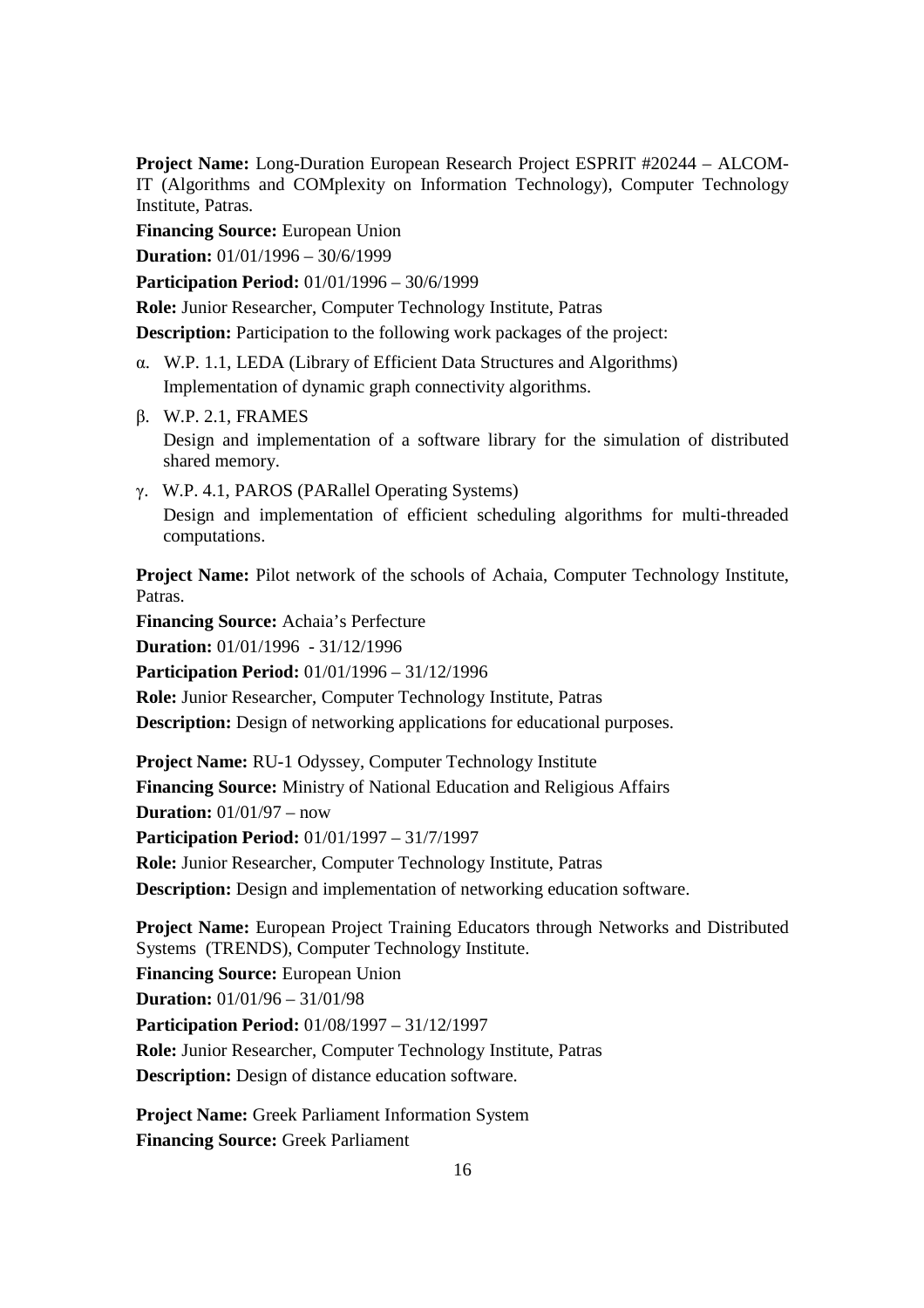**Duration:** 01/01/96 – 31/12/96

**Participation Period:** 01/01/96 – 31/12/96

**Role:** Junior Researcher, Computer Technology Institute, Patras

**Description:** Design of the information system of the Greek Parliament.

# **10. Administration Work**

Member of the following committees of the Department of Computer Science, University of Crete:

- *Coordination Committee for the Graduate Studies*, October 2010 now
- *Evaluation committee for graduate studies applications,* October 2009
- *Evaluation committee for graduate studies applications,* March 2010

Member of the following committees of the Department of Computer Science, University of Ioannina:

- *Recruiting and evaluation committee for adjunct faculty positions*, September 2006
- *Recruiting and evaluation committee for adjunct faculty positions*, June 2006
- *Evaluation committee for graduate studies applications*, Winter semester, Academic year 2006-2007
- *Recruiting and evaluation committee for adjunct faculty positions*, January 2006 coordinator
- *Committee for the Department's facilities*, September 2005 now
- *Coordination Committee for the Graduate Studies*, November 2003 February 2006
- *Undergraduate Studies Committee*, October 2003 September 2005
- *Real Estate Registry Committee*, October 2003 September 2005
- *Seminar Committee*, November 2002 September 2003
- *Committee of Practical Training*, November 2002 September 2003

# **11. Colloquia – Lectures - Presentations**

### **Colloquia**

Has delivered the following colloquia talks:

- *Institute of Computer Science, Foundation for Research and Technology Hellas (FORTH)*, Heraklion, Crete, March 2008. Talk title: "Snapshot Objects".
- **PEDEPARTMENT PEDETECH COMPUTER Science, University of Crete, Heraklion, Crete, November** 2007. Talk title: "Concurrent Data Strucutres"
- *University of Ioannina,* July 2007. Talk title: "Current Research on Atomic Snapshots".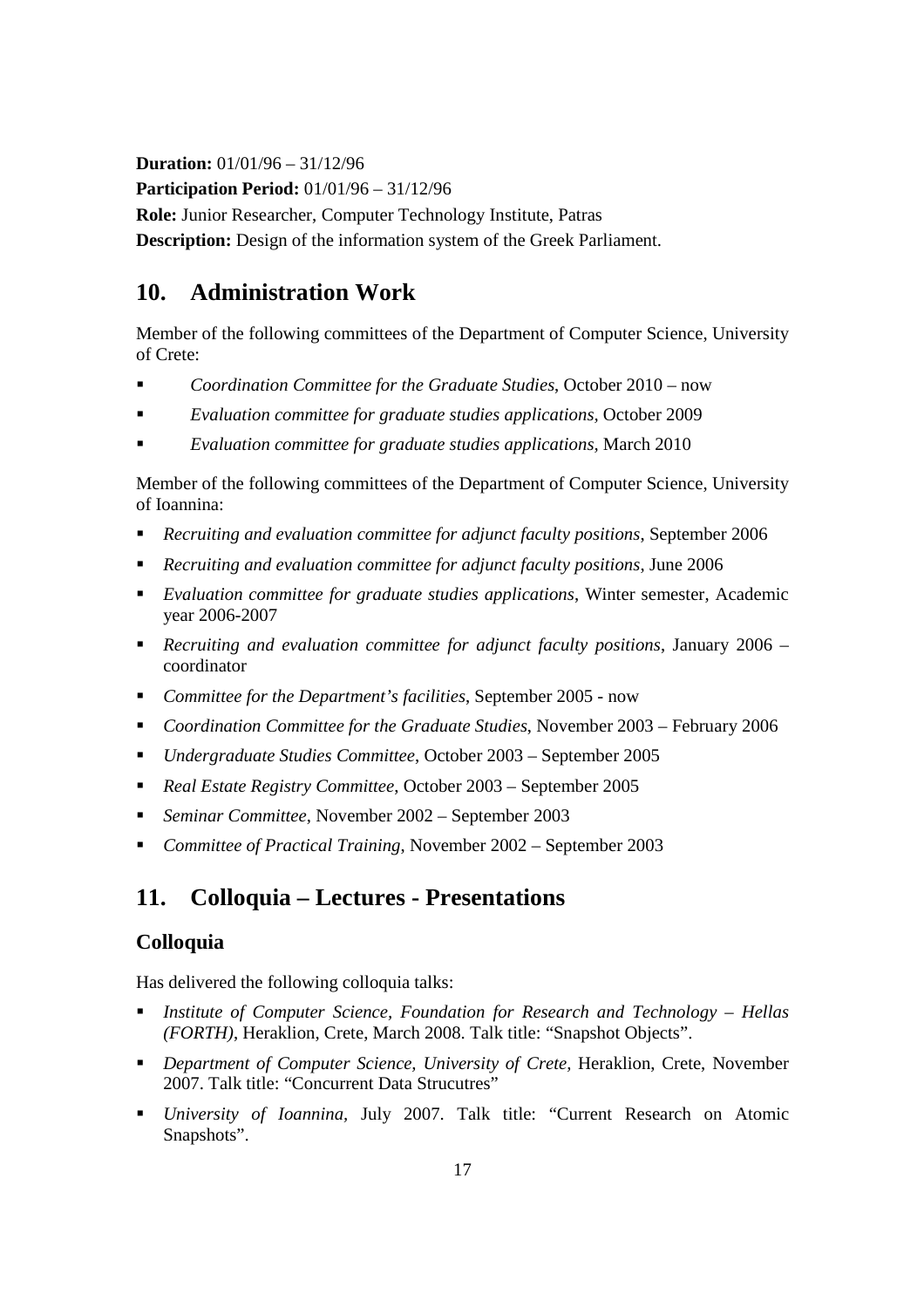- *Computer Science Department, University of Toronto,* Canada, July 2006. Talk title: "Single-Scanner Multi-Writer Snapshot Implementations are Fast!"
- *Institute of Computer Science, FORTH*, Heraklion, Crete, April 2006. Talk title: "Distributed Objects".
- *University of Ioannina, April 2002. Talk title: "Atomic Objects".*
- *Max-Planck Institut für Informatik, Saarbrücken, Germany*, September 1999 February 2000. Talk titles:
	- "Distributed Computing Algorithms and Impossibility Results", November 2000.
	- "Scheduling Multithreaded Computations", November 2000.
	- "Thread Scheduling for Multiprogrammed Multiprocessors", July 2000.
	- "Scheduling Algorithms for Strict Multithreaded Computations", September 1999.
- *University of Patras*, January 1996 August 1999*.* Talk titles:
	- "A New Scheduling Algorithm for Strict Multithreaded Computations", May 1999.
	- "Algorithmic Foundations of Rate-Based Flow Control", April 1999.
	- "Max-Min Priority Fair Theory", May 1998.
	- "Optimal Optimistic Algorithms for Rate-Based Flow Control", August 1997.
- *University of Cyprus*, September 1997. Talk title: ``Current Trends in the Theory of Rate-Based Flow Control in Computer Networks''
- *University of Paderborn*, December 1996. Talk title: ``Efficient Scheduling of Multithreaded Computations''

### **Invited Lectures**

Has delivered the following invited talk:

 *Combinatorial and Global Optimization Conference*, Chania, Crete, May 1998; talk title: ``Priority, Max-Min Flow Control, Sensitive to Traffic Levels''

### **Conference Presentations**

Has delivered presentations at the following conferences:

- *ACM Symposium on Principles of Distributed Computing (PODC'07)*, pp. 33-42, Portland, Oregon, August 2007
- *35th Annual ACM Symposium on Theory of Computing (STOC)*, San Diego, California, June 2003.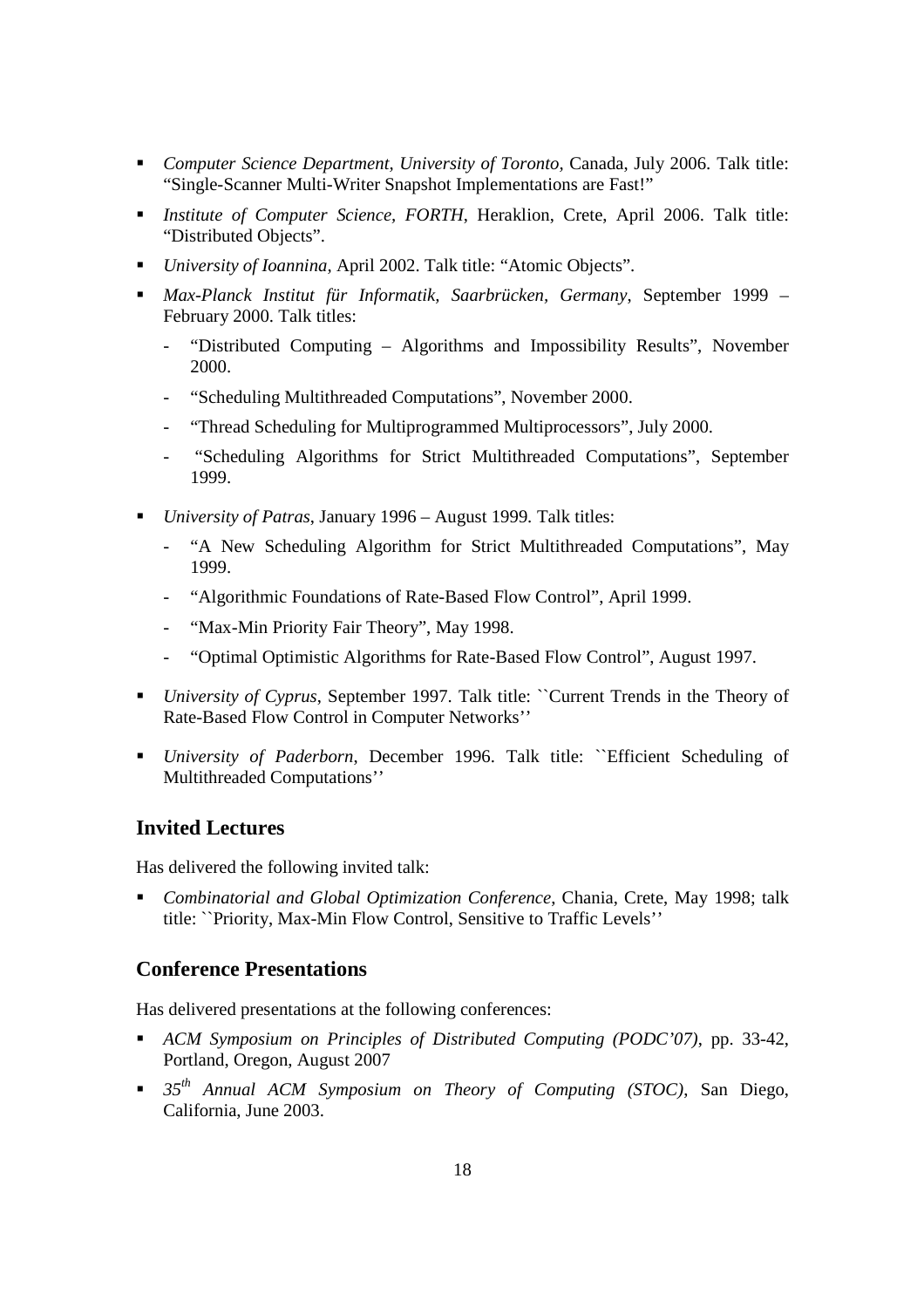- *15th International Symposium on DIStributed Computing (DISC)*, Lisbon, Portugal, October 2001.
- *13th Annual ACM Symposium on Parallel Algorithms and Architectures (SPAA)*, Crete Island, Greece, July 2001
- *13th International Symposium on DIStributed Computing (DISC)*, Bratislava, Slovak Republic, September 1999
- *3rd International Workshop on Algorithm Engineering (WAE)*, London, United Kingdom, July 1999
- *2nd International Conference on Principles of Distributed Systems (OPODIS),* Amiens, France, December 1998
- *17th Annual ACM Symposium on Principles of Distributed Computing (PODC)*, Puerto Vallarta, Mexico, June/July 1998
- *Combinatorial and Global Optimization Conference*, Chania, Crete, May 1998 **(invited talk)**
- *16th Annual ACM Symposium on Principles of Distributed Computing (PODC)*, Santa Barbara, California, August 1997

# **12. Honors - Awards**

*Computer Technology Institute, Patras, Hellas, 1999* **Best Young Researcher Award** 

*Computer Technology Institute, Patras, Hellas,, 1996*  **Research Fellowship** for year 1996

*Institute of Computer Science, Foundation of Research and Technology- Hellas (FORTH), Heracleon, Hellas* 

**Student Fellowship**, July 1994 – September 1995

*Greek Mathematical Society, 1990* 

**First Prize among students of Messinia District** 

*Greek Mathematical Society, 1989* 

**First Prize among students of Messinia District**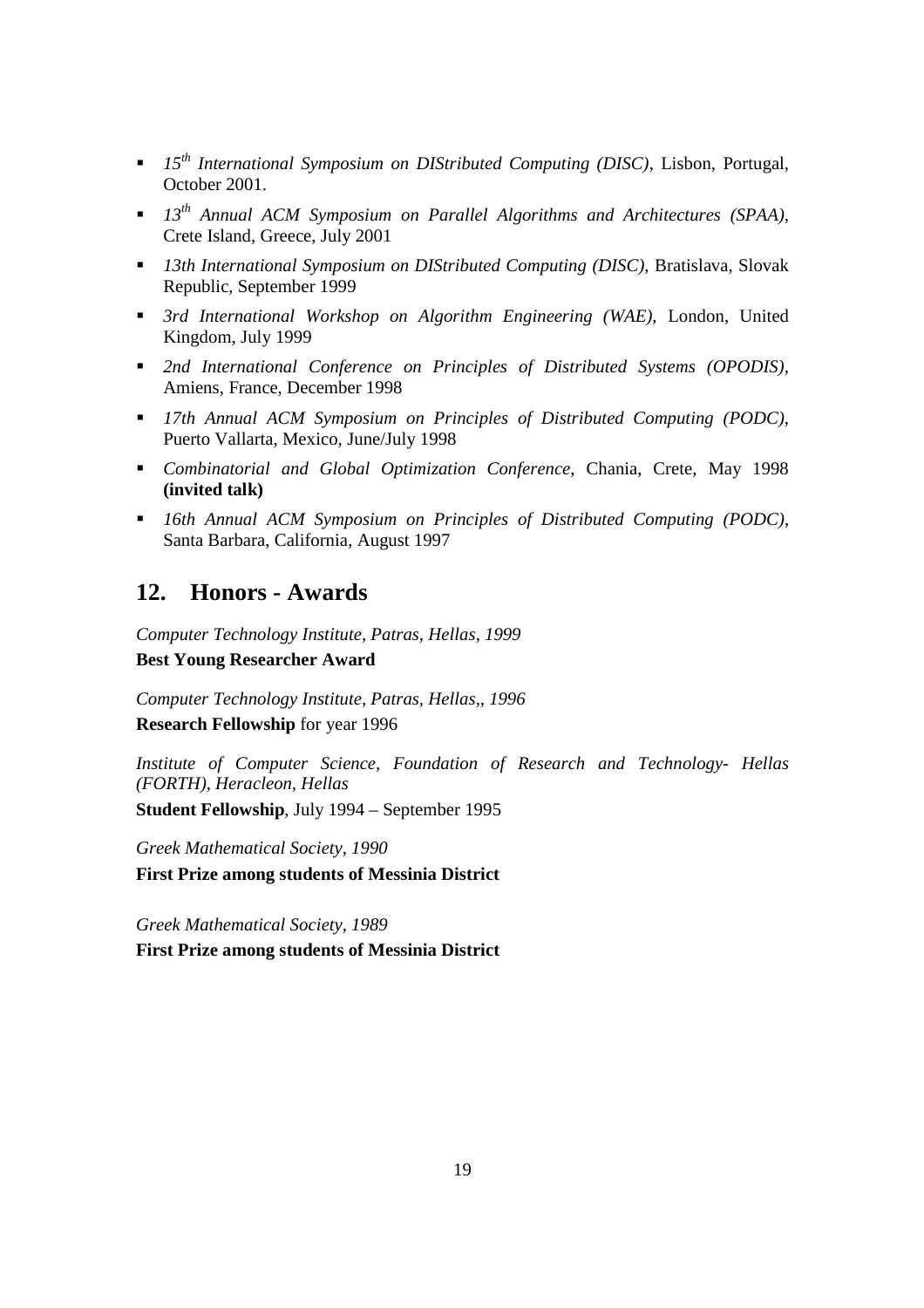### **13. Publications**

#### **Thesis**

- 1. Panagiota Fatourou, "Algorithmic Foundations of Rate-Based Flow Control", *Ph.D. Thesis*, Department of Computer Engineering and Informatics, University of Patras, June 1999.
- 2. Panagiota Fatourou, "IMMI: A tool for the graphical representation of a distributed system", Diploma Thesis, Department of Computer Science, University of Crete, June 1995.

### **Book Chapters**

3. Panagiota Fatourou, "Schedulers for Optimistic Rate Based Flow Control", *Encyclopedia of Algorithms*, 2008.

### **Research Articles in Journals**

- 4. Faith Ellen, Panagiota Fatourou and Eric Ruppert, "The space complexity of unbounded timestamps"*, Distributed Computing*, 21(2), pages 103-115, July 2008.
- 5. P. Fatourou, F. Fich and E. Ruppert, ``Time Lower Bounds for Implementations of Multi-Writer Snapshots'', *Journal of the ACM*, 54(6), article 30 (34 pages), December, 2007.
- 6. P. Fatourou, M. Mavronicolas, and P. Spirakis, ``Max-Min Fair Flow Control Sensitive to Priorities'', *Journal of Interconnection Networks,* Vol. 6, No. 2, pp. 85- 114, June 2005.
- 7. P. Fatourou, M. Mavronicolas and P. Spirakis, ``Efficiency of Oblivious versus Non-Oblivious Shedulers for Optimistic, Rate-Based Flow Control'', *SIAM Journal on Computing,* Vol. 34, No. 5, pp. 1216-1252, 2005.
- 8. P. Fatourou and M. Herlihy, "Read-Modify-Write Networks", *Distributed Computing*, Vol. 17, pp. 33-46, 2004.
- 9. P. Fatourou, ``Low-Contention, Depth-First Scheduling of Parallel Computations with Synchronization Variables'', *Information & Computation*, **accepted**.
- 10. P. Fatourou and P. Spirakis, ``Efficient Scheduling of Strict Multithreaded Computations'', *Theory of Computing Systems Journal (TOCS)*, pp. 173-232, Vol. 33, No. 3, May/June 2000.

### **Research Articles in Conferences (extended abstracts)**

11. P. Fatourou and N. D. Kallimanis, ``A Highly-Efficient Wait-Free Universal Construction", *23rd Annual ACM Symposium on Parallelism in Algorithms and Architectures (SPAA '11),* San Jose, California, USA, June 2011 (to appear).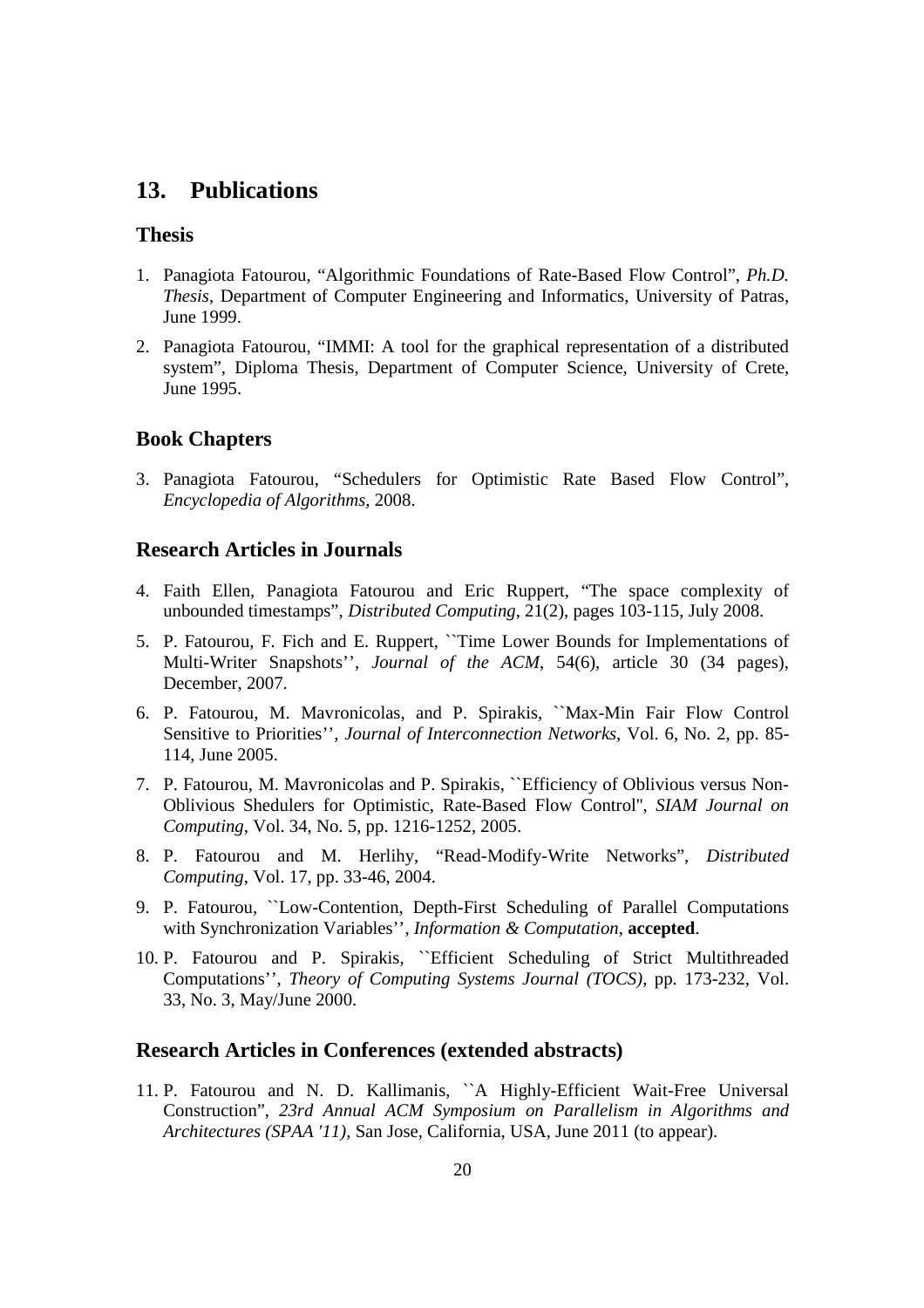- 12. F. Ellen, P. Fatourou, E. Ruppert, and F. van Breugel, "Non-Blocking Binary Search Trees", *Proceedings of the 29th Annual ACM SIGACT-SIGOPS Symposium on Principles of Distributed Computing (PODC'10)*, Zurich, Switzerland, July 2010 (to appear).
- 13. P. Fatourou and N. Kallimanis, "The RedBlue Adaptive Universal Constructions", *Proceedings of the 23rd International Symposium on Distributed Computing (DISC'09),* pp. 127-141, Elche, Spain, September 2009.
- 14. F. Ellen, P. Fatourou, and E. Ruppert, ``The Space Complexity of Unbounded Timestamps'', *Proceedings of the 21st International Symposium on Distributed Computing (DISC'07)*, Lemesos, Cyprus, September 2007.
- 15. P. Fatourou and N. D. Kallimanis, "Time Optimal, Space-Efficient Single-Scanner, Multi-Writer Snapshots & Efficient Multi-Scanner Snapshots using CAS", *Proceedings of the 26th ACM Symposium on Principles of Distributed Computing (PODC'07)*, pp. 33-42, Portland, Oregon, August 2007.
- 16. H. Attiya, F. Ellen, P. Fatourou, "The Complexity of Updating Multi-Writer Snapshot Objects", *Proceedings of the 8th International Conference on Distributed Computing and Networking (ICDCN'06)*, *Lecture Notes in Computer Science*, Vol. 4308, pp. 319-330, Guwahati, India, December 2006.
- 17. M. Christodoulidou and P. Fatourou, "Simple and Efficient Replication in Chord", *Proceedings of the 18th International Conference on Parallel and Distributed Computing Systems (PDCS'06)*, pp. 214-219, Dallas, Texas, November 2006.
- 18. P. Fatourou and N. Kallimanis, ``Single-Scanner Multi-Writer Snapshot Implementations are Fast!'', *Proceedings of the 25th Annual ACM SIGACT-SIGOPS Symposium on Principles of Distributed Computing (PODC'06),* pp. 228-237, Denver, Colorado, July 2006.
- 19. P. Fatourou, F. Fich and E. Ruppert, `` Time-Space Tradeoffs for Implementations of Snapshots'', *Proceedings of the 38<sup>th</sup> Annual ACM Symposium on Theory of Computing (STOC'06)*, pp. 169 - 178, Seattle, WA, 2006.
- 20. P. Fatourou, F. Fich and E. Ruppert, ``A Tight Time Lower Bound for Space-Optimal Implementations of Multi-Writer Snapshots'', *Proceedings of the* 35<sup>th</sup> Annual ACM Symposium on Theory of Computing (STOC'03), pp. 259-268, San-Diego, California, June 2003.
- 21. P. Fatourou, F. Fich and E. Ruppert, ``Space-Optimal Multi-Writer Snapshot Objects are Slow'', *Proceedings of the 21st ACM Symposium on Principles of Distributed Computing (PODC '02)*, Monterey, California, July 2002.
- 22. P. Fatourou and M. Herlihy, ``Adding Networks'', *Proceedings of the 15th International Symposium on DIStributed Computing (DISC '01),* pp. 330-341, Lisbon, Portugal, October 2001.
- 23. P. Fatourou, ``Low-Contention, Depth-First Scheduling of Parallel Computations with Write-Once Synchronization Variables'', *Proceedings of the 13th ACM*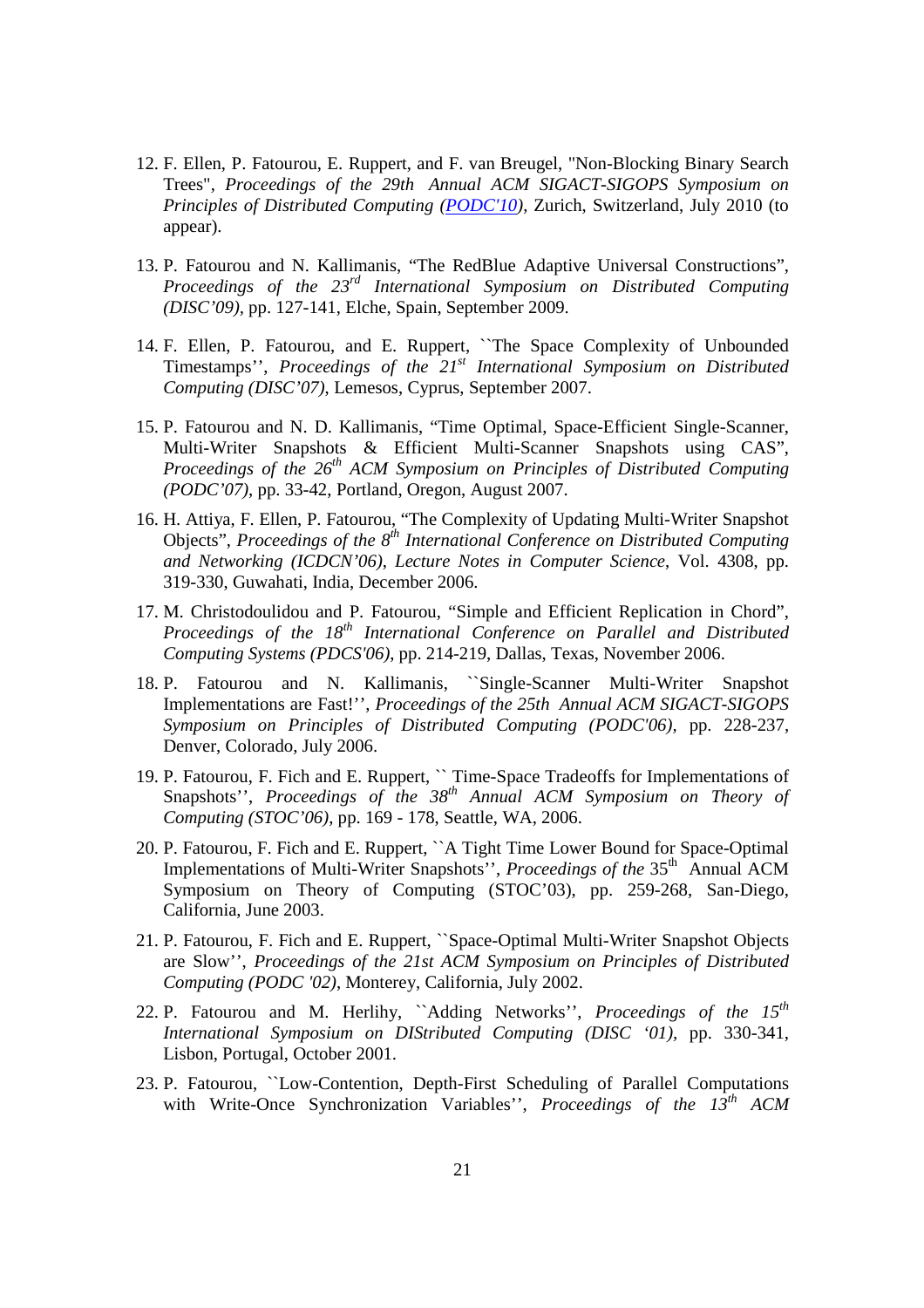*Symposium on Parallel Algorithms and Architectures (SPAA '01),* pp. 189-198, Crete Island, Greece, July 2001.

- 24. P. Fatourou and P. Spirakis, ``A New Scheduling Αlgorithm for General Strict Multithreaded Computations'', *Proceedings of the 13th International Symposium on DIStributed Computing (DISC'99),* pp. 297-311, Bratislava, Slovakia, September 1999.
- 25. P. Fatourou, P. Spirakis, P. Zarafidis and A. Zoura, ``Implementation and Experimental Evaluation of Graph Connectivity Algorithms using LEDA'', *Proceedings of the 3rd International Workshop on Algorithm Engineering (WAE '99),* pp. 124-138, London, July 1999.
- 26. P. Fatourou, M. Mavronicolas, and P. Spirakis, ``Max-Min Fair Flow Control Sensitive to Priorities'', *Proceedings of the 2nd International Conference on Principles of Distributed Systems (OPODIS '98),* pp. 45-59, Amiens, France, December 1998.
- 27. P. Fatourou, M. Mavronicolas and P. Spirakis, ``The Global Efficiency of Distributed, Rate-Based, Flow Control Algorithms'', *Proceedings of the 5th International Colloquium on Structural Information and Communication Complexity (SIROCCO '98),* pp. 244-258, Amalfi, Italy, June 1998.
- 28. P. Fatourou, M. Mavronicolas and P. Spirakis, ``Efficiency of Oblivious versus Non-Oblivious Shedulers for Optimistic, Rate-Based Flow Control'', *Proceedings of the 16th Annual ACM Symposium on Principles of Distributed Computing (PODC '97),*  pp. 139-148, Santa Barbara, California, August 1997.
- 29. P. Fatourou and P. Spirakis, ``Scheduling Algorithms for Strict Multithreaded Computations'', *Proceedings of the 7th International Symposium on Algorithms and Computation (ISAAC '96),* pp. 407-416, Osaka, Japan, December 1996.

#### **Research Articles in Conferences, Invited**

30. P. Fatourou, M. Mavronicolas and P. Spirakis, ``Advances in Rate-Based Flow Control'', *Proceedings of the 4th International Colloquium on Structural Information and Communication Complexity (SIROCCO '97),* Carleton University Press, pp. 266- 281, June 1997.

### **Brief Announcements in Conferences**

- 31. H. Attiya, F. Ellen, P. Fatourou, "The Complexity of Updating Multi-Writer Snapshot Objects", *Proceedings of the 26th ACM Symposium on Principles of Distributed Computing (PODC'07)*, pp. 318-319, Portland, Oregon, August 2007.
- 32. P. Fatourou and M. Herlihy, ``Adding Networks'', *Proceedings of the 20th Annual ACM Symposium on Principles of Distributed Computing (PODC '01),* New-Port, Rhode Island, August 2001.
- 33. P. Fatourou, M. Mavronicolas and P. Spirakis, ``The Global Efficiency of Distributed, Rate-Based, Flow Control Algorithms'', *Proceedings of the 17th Annual*